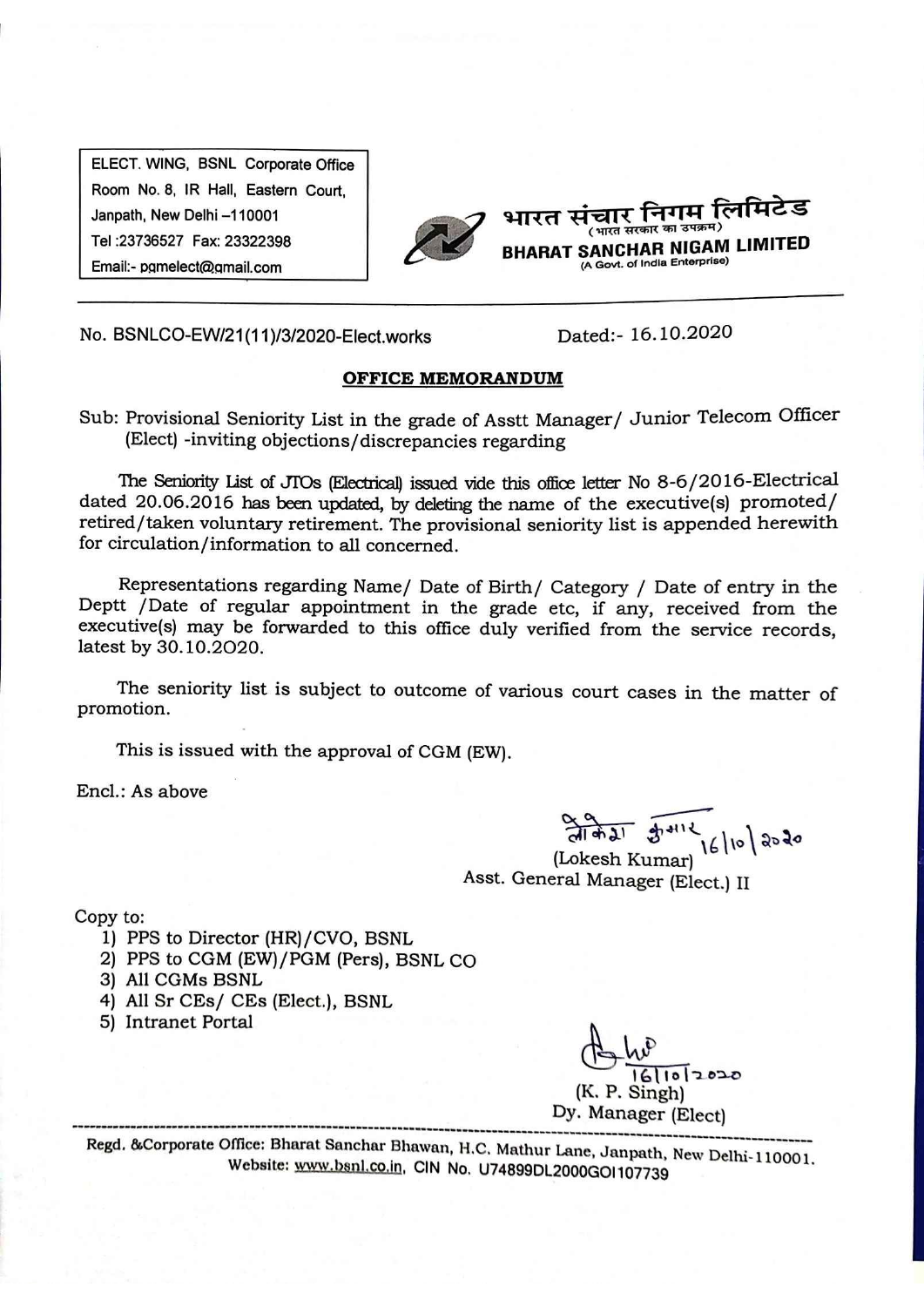|                |                              |                 |                | Provosional Seniority List in the grade of JTO(E) as on 15.10.2020 |                  |                 |                |      |                |                 |      |                          |                 |      |                                                                                 |                                        |
|----------------|------------------------------|-----------------|----------------|--------------------------------------------------------------------|------------------|-----------------|----------------|------|----------------|-----------------|------|--------------------------|-----------------|------|---------------------------------------------------------------------------------|----------------------------------------|
|                | S.No Name (S/Sh/Ms)          |                 | <b>HRMS NO</b> | Present Circle of Mode of<br>posting                               | Recruitem<br>ent |                 |                |      | Dept           |                 |      |                          | regular JTO(E)  |      | Date of Birth Date of Joining in Date of joining as Recruitmen Remark<br>t Year |                                        |
|                | Ravikant Mishra              | UR              | 199402020      | MP                                                                 | DR               | 8               | 9              | 1968 |                | 6               | 1994 | $\mathbf 1$              | 6               | 1994 | 1993                                                                            |                                        |
| 2              | Vilas Lolage                 | OBC             | 199411747      | MH                                                                 | DR               |                 | 6              | 1974 | 19             |                 | 1994 | 19                       | $\overline{7}$  | 1994 | 1993                                                                            |                                        |
| 3              | Narendra Kumar Sharma        | OBC             | 199705078      | Jharkhand                                                          | DR               | 4               | 11             | 1969 | 4              |                 | 1997 | $\overline{\mathcal{A}}$ | $\overline{4}$  | 1997 | 1996                                                                            |                                        |
| $\overline{4}$ | Sigamaninathan P             | <b>UR</b>       | 199704776      | Ch. TD                                                             | DR               | 29              | 11             | 1976 | 13             | -8              | 1997 | 13                       | 8               | 1997 | 1996                                                                            |                                        |
| 5              | Cheriala Anjaneyulu          | OBC             | 199701288      | Telangana                                                          | DR               | 10 <sup>1</sup> |                | 1968 | 2              | -5              | 1997 | $\overline{2}$           | $\sqrt{5}$      | 1997 | 1996                                                                            |                                        |
| 6              | Ved Prakash Tiwari           | <b>UR</b>       | 199703821      | UP(E)                                                              | DR               | $\overline{1}$  | 6              | 1972 | 16             | 6               | 1997 | 16                       | 6               | 1997 | 1996                                                                            |                                        |
| -7             | Adya Raman Prasad Verma      | <b>OBC</b>      | 199703422      | Bihar                                                              | DR               | 25              | 5 <sub>l</sub> | 1966 | 13             | 5               | 1997 | 13                       | $5\overline{)}$ | 1997 | 1996                                                                            |                                        |
| 8              | Pavithran S                  | UR              | 199803903      | Kerala                                                             | DR               | 15              | 5              | 1969 | 23             |                 | 1998 | 23                       | $\overline{4}$  | 1998 | 1996                                                                            |                                        |
| 9              | Upendra Pratap Singh         | <b>UR</b>       | 199704136      | UP(E)                                                              | DR               | -1              | 3              | 1970 | 3              |                 | 197  | 3                        | $\overline{7}$  | 197  | 1996                                                                            |                                        |
| 10             | Joy P S                      | UR              | 199803912      | Kerala                                                             | DR               | 14              | 5              | 197' | 15             |                 | 1998 | 15                       | $\overline{4}$  | 1998 | 1996                                                                            |                                        |
| 11             | Ujagar Lal Lodhi             | OBC             | 199700659      | <b>MP</b>                                                          | DR               | 10 <sup>1</sup> | 4              | 1970 | 14             | 8               | 1997 | 14                       | 8               | 1997 | 1996                                                                            |                                        |
| 12             | D Ramnath Rao                | UR              | 199701585      | Telangana                                                          | DR               | 11              | 4              | 1974 | 31             | 12              | 1997 | 31                       | 12              | 1997 | 1996                                                                            |                                        |
| 13             | Ambati Rambabu               | <b>UR</b>       | 199700941      | <b>AP</b>                                                          | DR               | 15              | 6              | 1975 | 13             | 5               | 1997 | 13                       | $\sqrt{5}$      | 1997 | 1996                                                                            |                                        |
| 14             | C A Rajesh                   | OBC             | 199803911      | Kerala                                                             | DR               | 6               | 12             | 1970 | 25             | -5              | 1998 | 25                       | $5\phantom{.0}$ | 1998 | 1996                                                                            |                                        |
| 15             | Bharat Bhushan               | UR              | 199701016      | <b>PB</b>                                                          | DR               | 21              | 5              | 197' | 2              |                 | 1997 | $\overline{2}$           | $\sqrt{5}$      | 1997 | 1996                                                                            |                                        |
| 16             | Rupesh Kumar Somani          | <b>UR</b>       | 199700572      | <b>MP</b>                                                          | DR               | 1               | 8              | 1971 | 6              | -8              | 1997 | $6 \mid$                 | 8               | 1997 | 1996                                                                            |                                        |
| 17             | Dibyendu Das                 | <b>UR</b>       | 199705021      | <b>CG</b>                                                          | DR               | 15              | 3              | 1972 |                | 10              | 1997 |                          | 10              | 1997 | 1996                                                                            |                                        |
| 18             | Abhaya Sharan Tiwari         | <b>UR</b>       | 199700573      | MP                                                                 | DR               | 14              | 8              | 1972 | 19             | 8               | 1997 | 19                       | 8               | 1997 | 1996                                                                            |                                        |
| 19             | Sanjay Kumar Joshi           | <b>UR</b>       | 199700495      | <b>MP</b>                                                          | DR               | 14              | 7              | 1974 | 29             | <u>g</u>        | 1997 | 29                       | 9               | 1997 | 1996                                                                            |                                        |
| 20             | Biswajit Mazumder            | UR <sup>1</sup> | 199703450      | Assam                                                              | DR               | 5 <sub>l</sub>  | 11             | 197' | 14             | 10              | 1997 | 14                       | 10              | 1997 | 1996                                                                            |                                        |
| 21             | Sanjeev Kumar                | <b>UR</b>       | 199701015      | PB                                                                 | DR               | $\overline{2}$  | $\overline{2}$ | 1975 | 2              | 5               | 1997 | $\overline{c}$           | $5\phantom{.0}$ | 1997 | 1996                                                                            |                                        |
| 22             | M Venkatesawarlu             | <b>UR</b>       | 199701462      | <b>AP</b>                                                          | DR               | 10              |                | 1971 | 26             | 5               | 1997 | 26                       | $5\phantom{.0}$ | 1997 | 1996                                                                            | Provisionally<br>Promoted as<br>SDE(E) |
| 23             | Dipak Dutta                  | <b>UR</b>       | 199704805      | Assam                                                              | DR               | 30              | 9              | 1966 | 20             | 10              | 1997 | 20                       | 10              | 1997 | 1996                                                                            |                                        |
| 24             | Bhawani Singh Solanki        | <b>UR</b>       | 199703684      | Raj.                                                               | DR               | 22              | 3              | 1972 | 2              |                 | 1997 | $\overline{2}$           | $\overline{4}$  | 1997 | 1996                                                                            |                                        |
| 25             | Abu Nasor Md Wahid           | <b>OBC</b>      | 199902722      | Assam                                                              | DR               | $\overline{1}$  | 7              | 1966 | 4              | 6               | 1999 | $\overline{\mathcal{A}}$ | 6               | 1999 | 1996                                                                            |                                        |
| 26             | Pareshkumar Kanubhai Patel   | <b>UR</b>       | 199704769      | Gujrat                                                             | DR               | 11              |                | 1970 | 26             | -5              | 1997 | 26                       | $\sqrt{5}$      | 1997 | 1996                                                                            |                                        |
| 27             | Jitendra Singh               | <b>OBC</b>      | 199704542      | <b>NTR</b>                                                         | DR               | 20              | 9              | 197' | 12             |                 | 1997 | 12                       | 9               | 1997 | 1996                                                                            |                                        |
|                | <b>Vijay Dhore</b>           | UR              | 199704579      |                                                                    | SRD              | 24 7            |                | 1973 | $\overline{9}$ | $\mathsf{I}9$   | 1997 | $\vert 9 \vert$          | <b>9</b>        | 1997 | 1996                                                                            | Promoted as SDE(E) on the              |
| 28             |                              |                 |                | <b>MH</b>                                                          |                  |                 |                |      |                |                 |      |                          |                 |      |                                                                                 | basis of LDCE held on<br>27.03.2016.   |
| 29             | Narendrasinh Maichand Rohila | UR <sup>1</sup> | 199704803      | Gujrat                                                             | DR               | 8 <sup>1</sup>  | 8              | 1973 | 8              |                 | 1997 | 8                        | $\overline{4}$  | 1997 | 1996                                                                            |                                        |
| 30             | Maganbhai Ramjibhai Baldania | OBC             | 199704906      | Gujrat                                                             | DR               | 27              | -7             | 1971 | 10             | $\overline{4}$  | 1997 | 10                       | $\overline{4}$  | 1997 | 1996                                                                            |                                        |
| 31             | Sanjay Kumar                 | SC              | 199703827      | UP(E)                                                              | DR               | 10 <sup>1</sup> | 12             | 1972 | 5              | 8               | 1997 | 5                        | 8               | 1997 | 1996                                                                            |                                        |
| 32             | S Manivasagam                | SC              | 199703339      | <b>TN</b>                                                          | DR               | 1               |                | 1969 |                | $\overline{12}$ | 1987 | 21                       | 11              | 1996 | 1996                                                                            |                                        |
| 33             | Manoj Lalbhai Prajapati      | OBC             | 199704796      | Gujrat                                                             | DR               | 8               | 4              | 1971 | 19             | -5              | 1997 | 19                       | $5\phantom{.0}$ | 1997 | 1996                                                                            |                                        |
| 34             | Santosh Khanvilkar           | UR              | 199704655      | <b>MH</b>                                                          | DR               | 24              | 5              | 1974 | 28             | 8               | 1997 | 28                       | 8               | 1997 | 1996                                                                            |                                        |
| 35             | Elangovan V                  | <b>SC</b>       | 199701381      | Ch. TD                                                             | DR               | $\mathbf 1$     | $\overline{4}$ | 1974 |                | 9               | 1997 |                          | 9               | 1997 | 1996                                                                            |                                        |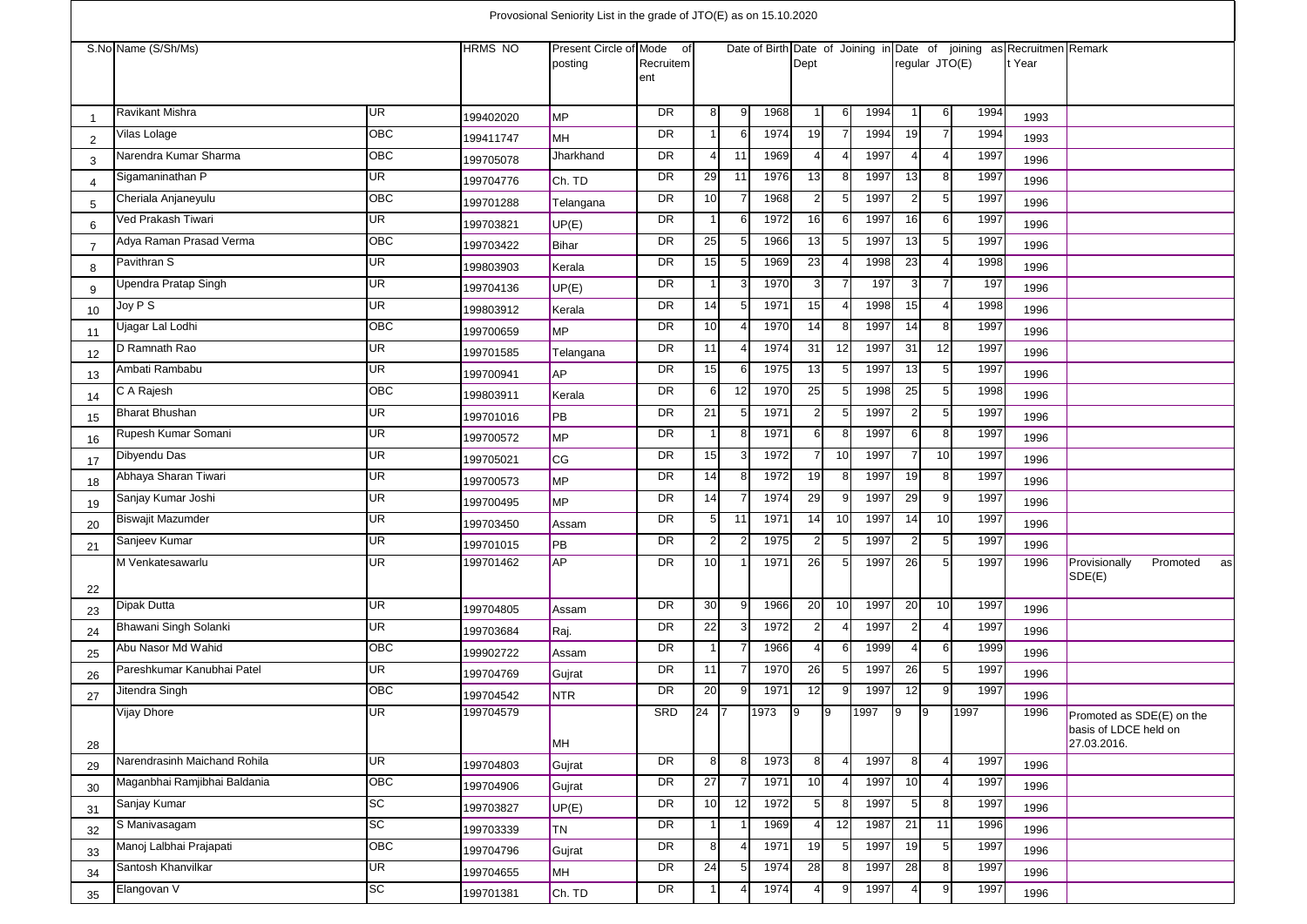|    | S.No Name (S/Sh/Ms)         |                 | HRMS NO   | Present Circle of Mode<br>posting | of<br>Recruitem |                 |                |      | Dept           |              |      |                 | regular JTO(E) |      | Date of Birth Date of Joining in Date of joining as Recruitmen Remark<br>t Year |                                                                   |
|----|-----------------------------|-----------------|-----------|-----------------------------------|-----------------|-----------------|----------------|------|----------------|--------------|------|-----------------|----------------|------|---------------------------------------------------------------------------------|-------------------------------------------------------------------|
|    |                             |                 |           |                                   | ent             |                 |                |      |                |              |      |                 |                |      |                                                                                 |                                                                   |
| 36 | Deepak Dharmadhikari        | <b>UR</b>       | 199704109 | MH                                | <b>DR</b>       | 28              | 10             | 1972 | 29             | 8            | 1997 | 29              | 8              | 1997 | 1996                                                                            |                                                                   |
| 37 | Harmohan Singh              | SC              | 199701000 | <b>PB</b>                         | DR              | 22              |                | 1973 | 9              | 5            | 1997 | 9               | 5              | 1997 | 1996                                                                            |                                                                   |
| 38 | Archana Kamble              | SC              | 199702630 | MH                                | <b>DR</b>       | 6 <sup>1</sup>  |                | 1975 | 15             |              | 1997 | 15              | 9              | 1997 | 1996                                                                            |                                                                   |
| 39 | Suresh Bhosle               | SC              | 199704606 | <b>MH</b>                         | DR              |                 |                | 1971 | 11             | <sub>9</sub> | 1997 | 11              | 9              | 1997 | 1996                                                                            |                                                                   |
| 40 | Narendrasinh Udesinh Dodiya | OBC             | 199704770 | Gujrat                            | <b>DR</b>       | 24              | 11             | 1973 | 15             |              | 1997 | 15              | 4              | 1997 | 1996                                                                            |                                                                   |
| 41 | Suchivrat Kamble            | $\overline{SC}$ | 199704580 | <b>MH</b>                         | DR              | 5 <sub>l</sub>  | 6              | 1970 | 5              |              | 1997 | 5               | 9              | 1997 | 1996                                                                            |                                                                   |
| 42 | Ghazanfar Hayat Khan        | UR              | 199600570 | MP                                | <b>DR</b>       | 24              | 12             | 1969 | 23             |              | 1996 | 23              |                | 1996 | 1996                                                                            |                                                                   |
| 43 | Koushik Mistri              | <b>SC</b>       | 199804079 | <b>WB</b>                         | DR              | 8               | 10             | 1967 | 17             |              | 1988 | 17              | 3              | 1988 | 1997                                                                            |                                                                   |
| 44 | Subhas Chandra Mondal       | SC              | 199804040 | <b>WB</b>                         | DR              | 14              | 6              | 1972 | 16             |              | 1998 | 16              | 3              | 1998 | 1997                                                                            |                                                                   |
| 45 | Nikhil Ranjan Majumder      | <b>SC</b>       | 199804041 | <b>WB</b>                         | <b>DR</b>       | $\mathbf{2}$    |                | 1966 | 17             |              | 1998 | 17              | 3              | 1998 | 1997                                                                            |                                                                   |
| 46 | <b>Gopal Prasad Bhakat</b>  | $\overline{SC}$ | 199804049 | <b>WB</b>                         | DR              | $\overline{4}$  |                | 1968 |                |              | 1998 | $\overline{1}$  |                | 1998 | 1997                                                                            |                                                                   |
|    | Shibu Hembram               | <b>ST</b>       | 199804050 | <b>WB</b>                         | <b>DR</b>       | 4               | 8              | 1975 | 23             | Iз           | 1998 | 23              | $\sqrt{3}$     | 1998 | 1997                                                                            | Promoted as SDE(E) on the                                         |
| 47 |                             |                 |           |                                   |                 |                 |                |      |                |              |      |                 |                |      |                                                                                 | basis of LDCE held on<br>27.03.2016.                              |
| 48 | Jayanta Karmakar            | UR              | 199105586 | <b>WB</b>                         | <b>DR</b>       | 8 <sup>1</sup>  | 5              | 1967 | 16             |              | 1991 | 16              | $\overline{2}$ | 1991 | 1997                                                                            |                                                                   |
| 49 | Girija Shankar Das          | UR              | 199900680 | Orissa                            | DR              | 12              |                | 1974 | 29             | 12           | 1999 | 29              | 12             | 1999 | 1998                                                                            |                                                                   |
| 50 | Bikash Ranjan Raul          | SC              | 200006185 | Orissa                            | DR              | 18              | 6              | 1976 | 28             |              | 2000 | 28              | 1              | 2000 | 1998                                                                            |                                                                   |
| 51 | Dasrath Das                 | <b>UR</b>       | 200101860 | Orissa                            | <b>DR</b>       | 3 <sup>l</sup>  |                | 1972 | 16             |              | 2001 | 16              | 4              | 2001 | 1998                                                                            |                                                                   |
| 52 | Soubhik Bhattacharya        | <b>UR</b>       | 200011164 | <b>WB</b>                         | <b>DR</b>       | 22              |                | 1973 | 10             |              | 2000 | 10              | 8              | 2000 | 1998                                                                            |                                                                   |
| 53 | Dilip Kumar Behera          | OBC             | 200102052 | Orissa                            | DR              | 8               |                | 1975 | 30             |              | 2001 | 30              |                | 2001 | 1998                                                                            |                                                                   |
| 54 | Balaram Mahatma             | OBC             | 200011165 | <b>WB</b>                         | DR              | 14              |                | 1970 | 11             |              | 2000 | 11              | $\overline{7}$ | 2000 | 1998                                                                            |                                                                   |
| 55 | Sarat Kumar Das             | <b>UR</b>       | 200101942 | Orissa                            | DR              | 24              | 111            | 1972 | 22             | l 1          | 2001 | 22              | $\mathsf{I}$   | 2001 | 1998                                                                            | Promoted as SDE(E) on the<br>basis of LDCE held on<br>27.03.2016. |
| 56 | Sahanoor Hassan Mandal      | UR              | 200011159 | Kol (CTD)                         | DR              | 9               | $\overline{2}$ | 1974 | 23             | 6            | 2000 | 23              | 6              | 2000 | 1998                                                                            |                                                                   |
| 57 | Swapanendu Nandi            | UR              | 200012102 | <b>WB</b>                         | DR              | 9               | 8              | 1974 | 16             |              | 2000 | 16              | 5              | 2000 | 1998                                                                            |                                                                   |
| 58 | Subhro Kallol Biswas        | SC              | 200011161 | <b>WB</b>                         | DR              | 31              | 8              | 1970 | 15             |              | 2000 | 15              | 5              | 2000 | 1998                                                                            |                                                                   |
| 59 | <b>Parimal Sarkar</b>       | OBC             | 200011162 | Kol (CTD)                         | DR              | 10              | 8              | 1970 | 19             |              | 2000 | 19              | 5              | 2000 | 1998                                                                            |                                                                   |
| 60 | Amitava Dutta               | UR              | 200011160 | Kol (CTD)                         | DR              | 13              | 6              | 1972 | 16             |              | 2000 | 16              | 8              | 2000 | 1998                                                                            |                                                                   |
| 61 | Arshad Ali Biswas           | Œ               | 200011170 | <b>WB</b>                         | DR              | $\overline{2}$  | 12             | 1971 | 10             |              | 2000 | 10              | 5              | 2000 | 1998                                                                            |                                                                   |
| 62 | Arindam Poddar              | <b>UR</b>       | 200104178 | Kol (CTD)                         | DR              | 8               | 12             | 1971 | 16             |              | 2001 | 16              | 8              | 2001 | 1998                                                                            |                                                                   |
| 63 | Avijit Kumar Nayaya         | UR.             | 200012100 | Kol (CTD)                         | <b>DK</b>       | 13              | $\mathbf{z}$   | 1972 | 23             | 6            | 2000 | 23              | 6              | 2000 | 1998                                                                            |                                                                   |
| 64 | Chandan Mondal              | SC              | 200012175 | <b>WB</b>                         | <b>DR</b>       | 6               |                | 1975 | 8              | 5            | 2000 | 8 <sup>1</sup>  | 5              | 2000 | 1998                                                                            |                                                                   |
| 65 | Sanjoy Chowdhury            | UR              | 200012110 | Kol (CTD)                         | DR              | $1\vert$        |                | 1972 | 19             |              | 2000 | 19              | 5              | 2000 | 1998                                                                            |                                                                   |
| 66 | Surajit Patra               | UR              | 200012097 | <b>WB</b>                         | DR              | 31              | 12             | 1973 |                | 6            | 2000 | $\mathbf{1}$    | 6              | 2000 | 1998                                                                            |                                                                   |
| 67 | Rajesh Kumar Sen            | SC              | 200012176 | <b>WB</b>                         | DR              | 21              |                | 1974 | 21             | 6            | 2000 | 21              | 6              | 2000 | 1998                                                                            |                                                                   |
| 68 | Ram Prosad Seth             | OBC             | 200011158 | <b>WB</b>                         | DR              | 15              | 11             | 1968 | 5 <sub>5</sub> |              | 2000 | $5\overline{a}$ | 5              | 2000 | 1998                                                                            |                                                                   |
| 69 | Souvik Dey                  | UR              | 200012101 | Kol (CTD)                         | DR              | $\overline{7}$  | 12             | 1972 | 12             |              | 2000 | 12              | $\overline{7}$ | 2000 | 1998                                                                            |                                                                   |
| 70 | Subhra Prakash De           | OBC             | 200012111 | Kol (CTD)                         | DR              | 30 <sup>l</sup> | 12             | 1972 | 26             | 5            | 2000 | 26              | 5              | 2000 | 1998                                                                            |                                                                   |
| 71 | Kiyananda Mandal            | OBC             | 200012115 | Kol (CTD)                         | DR              | 15              | 11             | 1970 | 10             | 8            | 2000 | 10              | 8              | 2000 | 1998                                                                            |                                                                   |
| 72 | Sunil Kumar Chauhan         | OBC             | 199803177 | UP(E)                             | DR              | 9               |                | 1970 | 25             |              | 1998 | 25              | 9              | 1998 | 1998                                                                            |                                                                   |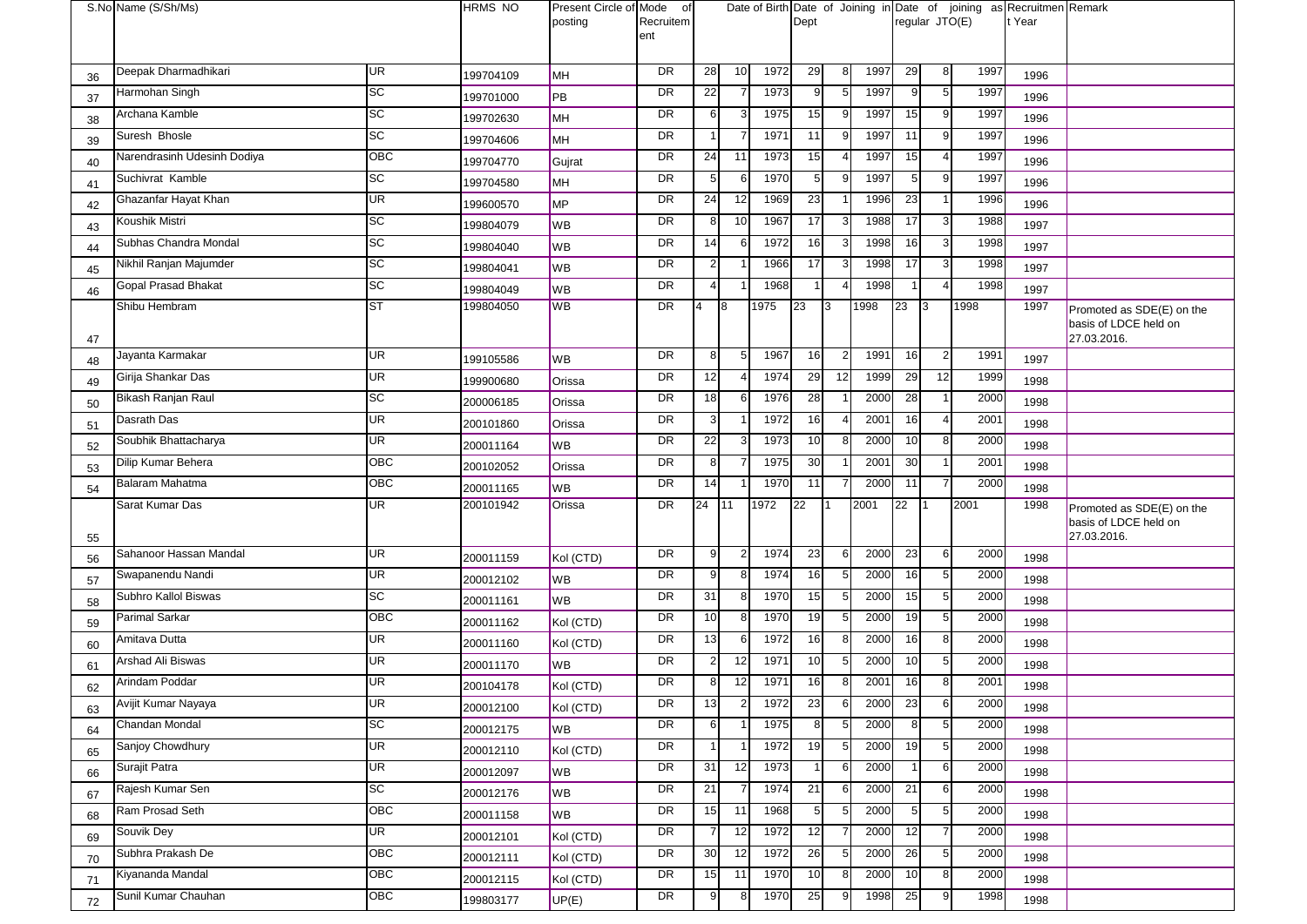|     | S.No Name (S/Sh/Ms)         |           | <b>HRMS NO</b> | Present Circle of Mode<br>posting | of<br>Recruitem<br>ent |                 |    |      | Dept           |                |      |                | regular JTO(E) |      | Date of Birth Date of Joining in Date of joining as Recruitmen Remark<br>t Year |                                                                   |
|-----|-----------------------------|-----------|----------------|-----------------------------------|------------------------|-----------------|----|------|----------------|----------------|------|----------------|----------------|------|---------------------------------------------------------------------------------|-------------------------------------------------------------------|
| 73  | D Sajeev Kumar              | <b>UR</b> | 200206460      | Kerala                            | <b>DR</b>              | $12 \mid 12$    |    | 1975 | 18             | 19             | 2002 | 18             | $\vert$ 9      | 2002 | 1999                                                                            | Promoted as SDE(E) on the<br>basis of LDCE held on<br>27.03.2016. |
| 74  | Vallabhaneni Sri Sudha      | UR        | 199900527      | <b>AP</b>                         | DR                     | 10              |    | 1979 | 4              | 11             | 1999 | 4              | 11             | 1999 | 1999                                                                            |                                                                   |
| 75  | Pramodan T                  | <b>UR</b> | 200206461      | Kerala                            | DR                     | 15              |    | 1972 | 29             | 10             | 2002 | 29             | 10             | 2002 | 1999                                                                            |                                                                   |
| 76  | V Murali Krishna            | UR        | 199900572      | <b>AP</b>                         | DR                     | 19              |    | 1976 | 29             | 10             | 1999 | 29             | 10             | 1999 | 1999                                                                            |                                                                   |
| 77  | Pramod Kumar V              | <b>UR</b> | 200206503      | Kerala                            | DR                     | 9 <sub>l</sub>  |    | 1978 | 13             |                | 2002 | 13             | 9              | 2002 | 1999                                                                            |                                                                   |
| 78  | Vinukumar M S               | OBC       | 200206496      | Kerala                            | DR                     | 30              | 5  | 1975 | 22             | 10             | 2002 | 22             | 10             | 2002 | 1999                                                                            |                                                                   |
| 79  | Rajesh Kumar G              | <b>UR</b> | 200206493      | Kerala                            | DR                     | 25              |    | 1978 | 13             | .c             | 2002 | 13             | 9              | 2002 | 1999                                                                            |                                                                   |
| 80  | Y Vinod Kumar               | OBC       | 199900625      | Telangana                         | DR                     | 26              | 10 | 1972 | 25             | 11             | 1999 | 25             | 11             | 1999 | 1999                                                                            |                                                                   |
| 81  | P Naveen                    | OBC       | 199900581      | Telangana                         | DR                     | 14              |    | 1975 | 29             | 11             | 1999 | 29             | 11             | 1999 | 1999                                                                            |                                                                   |
| 82  | Usha Gopinath T             | UR        | 200206301      | Kerala                            | DR                     | 14              | 11 | 1972 | 15             | 11             | 2002 | 15             | 11             | 2002 | 1999                                                                            |                                                                   |
| 83  | Anil Kumar G                | <b>UR</b> | 200206511      | Kerala                            | DR                     | 25              |    | 1976 | 16             | c              | 2002 | 16             | 9              | 2002 | 1999                                                                            |                                                                   |
| 84  | P T Praveen                 | OBC       | 200206509      | Kerala                            | DR                     | 15              | 5  | 1977 | 4              | 10             | 2002 | $\overline{4}$ | 10             | 2002 | 1999                                                                            |                                                                   |
| 85  | Jitender Kumar Sharma       | UR        | 199900558      | PB                                | DR                     | 2 <sub>l</sub>  | 6  | 1976 | 31             | 12             | 1999 | 31             | 12             | 1999 | 1999                                                                            |                                                                   |
| 86  | Honey V S                   | OBC       | 200206495      | Kerala                            | DR                     | 31              | 5  | 1975 | 23             |                | 2002 | 23             | 9              | 2002 | 1999                                                                            |                                                                   |
| 87  | Gopinath MK                 | UR        | 200007885      | TN                                | DR                     | 28              |    | 1975 | 2 <sub>l</sub> |                | 2000 | $\overline{2}$ | $\overline{2}$ | 2000 | 1999                                                                            |                                                                   |
| 88  | Sindhu <sub>C</sub>         | UR        | 200205871      | Kerala                            | DR                     | 22              | 10 | 1973 | 30             |                | 2002 | 30             | 9              | 2002 | 1999                                                                            |                                                                   |
| 89  | Shiyas A                    | OBC       | 200206472      | Kerala                            | DR                     | 3 <sub>l</sub>  |    | 1977 | 23             |                | 2002 | 23             | 9              | 2002 | 1999                                                                            |                                                                   |
| 90  | S Saidha Miyan              | OBC       | 200009192      | <b>TN</b>                         | DR                     | 19              |    | 1969 | 19             |                | 2000 | 19             | $\overline{7}$ | 2000 | 1999                                                                            |                                                                   |
| 91  | P Ajaynath                  | UR        | 200206501      | Kerala                            | DR                     | 19              | 12 | 1971 | 12             |                | 2002 | 12             | 9              | 2002 | 1999                                                                            |                                                                   |
| 92  | Subhash Vargees             | UR        | 200206499      | Kerala                            | DR                     | 31              |    | 1972 | 9              |                | 2002 | 9              | 9              | 2002 | 1999                                                                            |                                                                   |
| 93  | Biju Joseph                 | <b>UR</b> | 200206549      | Kerala                            | DR                     | 18              |    | 1974 | 28             | 10             | 2002 | 28             | 10             | 2002 | 1999                                                                            |                                                                   |
| 94  | Kishor B                    | OBC       | 200206479      | Kerala                            | DR                     | 12              | 5  | 1976 | 18             |                | 2002 | 18             | 9              | 2002 | 1999                                                                            |                                                                   |
| 95  | Siji M R                    | UR        | 200206589      | Kerala                            | DR                     | 20              |    | 1978 | 25             |                | 2002 | 25             | 9              | 2002 | 1999                                                                            |                                                                   |
| 96  | Anil Kumar K                | OBC       | 200206550      | Kerala                            | DR                     | 29              | 5  | 1971 | $\overline{4}$ | 10             | 2002 | $\overline{4}$ | 10             | 2002 | 1999                                                                            |                                                                   |
| 97  | Mukesh Kumar Singh          | <b>SC</b> | 200007728      | UP(W)                             | DR                     | $5\overline{)}$ |    | 1974 | 3 <sub>l</sub> |                | 2000 | 3              | 3              | 2000 | 1999                                                                            |                                                                   |
| 98  | Pankaj Kumar                | UR        | 200002039      | PB                                | DR                     | 21              | 5  | 1975 | 29             |                | 2000 | 29             | 9              | 2000 | 1999                                                                            |                                                                   |
| 99  | S J Vasim Raja              | OBC       | 200206298      | Kerala                            | DR                     | 12              | 12 | 1974 | 23             |                | 2002 | 23             | 9              | 2002 | 1999                                                                            |                                                                   |
| 100 | Rajeev K                    | OBC       | 200206510      | Kerala                            | <b>DR</b>              | 27              |    | 1976 | 17             | 9              | 2002 | 17             | 9              | 2002 | 1999                                                                            |                                                                   |
| 101 | Tamil Selvan G              | UR        | 200002701      | Ch. TD                            | DR                     | 24              | 81 | 1978 | $\overline{7}$ | $\overline{2}$ | 2000 | $\overline{7}$ | $\overline{2}$ | 2000 | 1999                                                                            |                                                                   |
| 102 | TR Krishnakumar             | OBC       | 200206500      | Kerala                            | DR                     | 15              |    | 1974 | 9              | 9              | 2002 | 9              | 9              | 2002 | 1999                                                                            |                                                                   |
| 103 | Praveen M K                 | OBC       | 200206548      | Kerala                            | DR                     | 27              | 5  | 1975 | 22             | 11             | 2002 | 22             | 11             | 2002 | 1999                                                                            |                                                                   |
| 104 | Jeeva Balakrishnan          | OBC       | 200206498      | Kerala                            | DR                     | 29              |    | 1975 | 24             | <b>c</b>       | 2002 | 24             | 9              | 2002 | 1999                                                                            |                                                                   |
| 105 | Ravindra Kumar S            | OBC       | 200008514      | <b>TN</b>                         | DR                     | 19              | 6  | 1976 | 11             |                | 2000 | 11             |                | 2000 | 1999                                                                            |                                                                   |
| 106 | Amit Patil                  | OBC       | 199902407      | MH                                | DR                     | 3               | 11 | 1974 | 22             | 9              | 1999 | 22             | 9              | 1999 | 1999                                                                            |                                                                   |
| 107 | Narayan Lal                 | UR        | 199903041      | <b>CG</b>                         | DR                     | 9               | 8  | 1976 | 14             | 12             | 1999 | 14             | 12             | 1999 | 1999                                                                            |                                                                   |
| 108 | Vijay Londhe                | <b>SC</b> | 199901987      | MH                                | DR                     | 22              | 8  | 1978 | 24             |                | 1999 | 24             | 9              | 1999 | 1999                                                                            |                                                                   |
| 109 | Venkatalakshmi Narasimhan V | <b>UR</b> | 200008565      | <b>TN</b>                         | DR                     | 3 <sub>l</sub>  |    | 1972 | 17             |                | 2000 | 17             | $\overline{4}$ | 2000 | 1999                                                                            |                                                                   |
| 110 | Sudhindra Mannur            | UR        | 199901620      | MH                                | DR                     | 27              | 11 | 1973 | 22             | 9              | 1999 | 22             | 9              | 1999 | 1999                                                                            |                                                                   |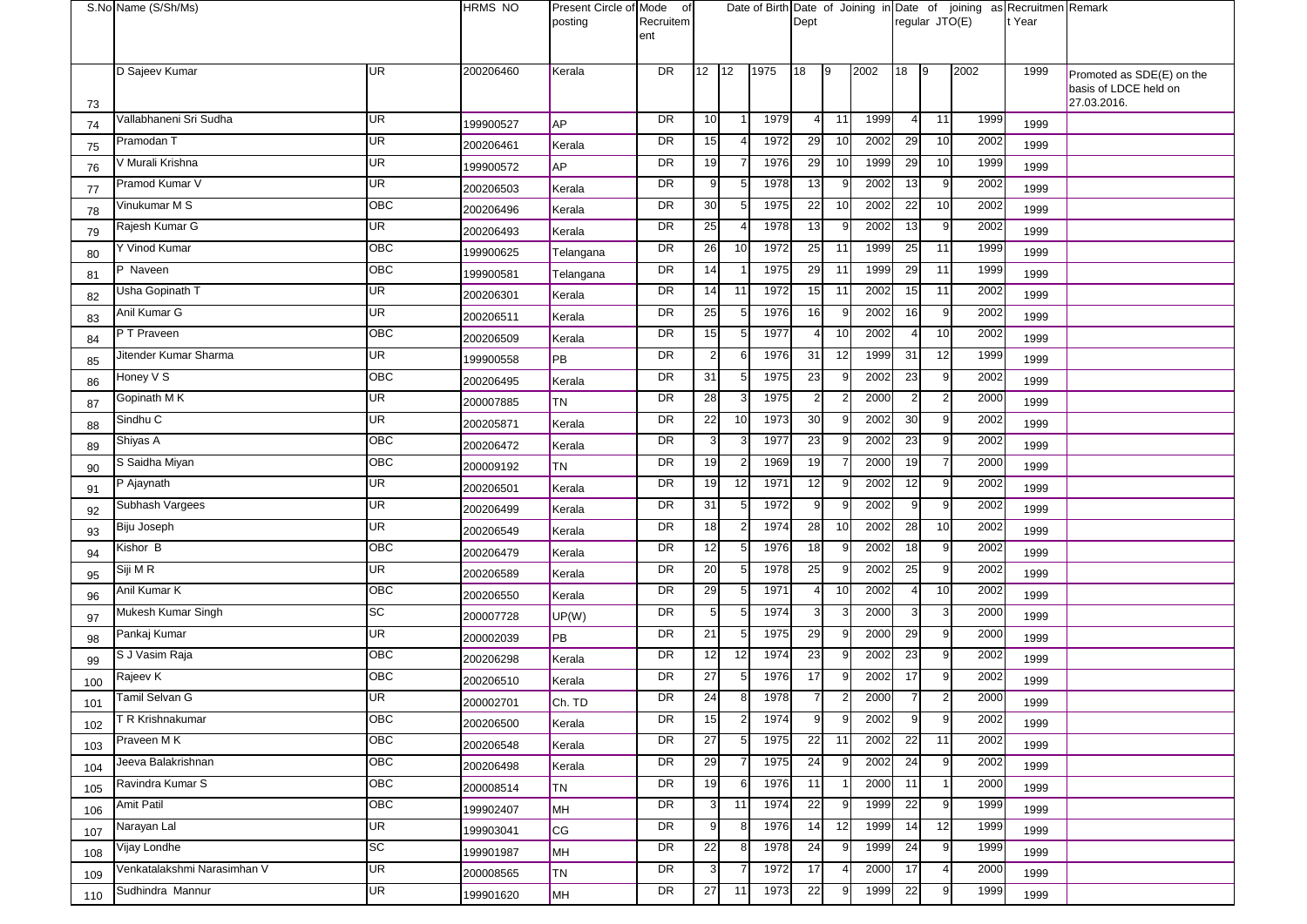|     | S.No Name (S/Sh/Ms)              |           | <b>HRMS NO</b> | Present Circle of Mode<br>posting | 0f<br>Recruitem<br>ent |                |                |      | Dept             |    |      | regular JTO(E)  |                |      | Date of Birth Date of Joining in Date of joining as Recruitmen Remark<br>t Year |                                                                   |
|-----|----------------------------------|-----------|----------------|-----------------------------------|------------------------|----------------|----------------|------|------------------|----|------|-----------------|----------------|------|---------------------------------------------------------------------------------|-------------------------------------------------------------------|
|     |                                  |           |                |                                   |                        |                |                |      |                  |    |      |                 |                |      |                                                                                 |                                                                   |
| 111 | Parwati Sahu                     | <b>UR</b> | 199903040      | CG                                | DR                     | 9 <sub>l</sub> | 11             | 1974 | 9 <sub>l</sub>   | 12 | 1999 | 9               | 12             | 1999 | 1999                                                                            |                                                                   |
| 112 | Sanjeev Anand                    | UR        | 200011788      | Haryana                           | DR                     | 20             | 5 <sub>5</sub> | 1977 | 19               |    | 2000 | 19              | -1             | 2000 | 1999                                                                            |                                                                   |
| 113 | D Senthamil Selvi                | OBC       | 199901740      | ΤN                                | DR                     | 20             | 12             | 1970 | 22               | 12 | 1999 | 22              | 12             | 1999 | 1999                                                                            |                                                                   |
| 114 | Surendra Bhise                   | OBC       | 199902612      | MH                                | DR                     | 12             | 8              | 1976 | 20               | -9 | 1999 | 20              | 9              | 1999 | 1999                                                                            |                                                                   |
| 115 | Nanadkishore Prasad Kushwaha     | OBC       | 200004284      | Bihar                             | DR                     | $\overline{7}$ | 5              | 1969 | 10               |    | 2000 | 10              | $\overline{2}$ | 2000 | 1999                                                                            |                                                                   |
| 116 | Ravi Kumar Sain                  | OBC       | 199901462      | Raj.                              | DR                     | 29             | q              | 1974 | 10               | 11 | 1999 | 10              | 11             | 1999 | 1999                                                                            |                                                                   |
| 117 | Ramesh Chand Yadav               | OBC       | 200009162      | UP(E)                             | DR                     | 6              |                | 1973 | $\mathbf{2}$     |    | 2000 | $\overline{2}$  | 3              | 2000 | 1999                                                                            |                                                                   |
| 118 | Subhash Desai                    | UR        | 199901614      | MH                                | DR                     | $\mathbf{1}$   | 6              | 1976 | 22               |    | 1999 | 22              | 9              | 1999 | 1999                                                                            |                                                                   |
|     | Kailash Chandra Yadav            | OBC       | 200009106      | UP(E)                             | DR                     | $18 \quad 8$   |                | 1975 | 15 <sup>15</sup> | 2  | 2000 | 15              | $\mathsf{I}2$  | 2000 | 1999                                                                            |                                                                   |
| 119 |                                  |           |                |                                   |                        |                |                |      |                  |    |      |                 |                |      |                                                                                 | Promoted as SDE(E) on the<br>basis of LDCE held on<br>27.03.2016. |
| 120 | Thangadurai S                    | UR        | 200006665      | Ch. TD                            | DR                     | 9 <sup>1</sup> |                | 1978 | 3 <sup>l</sup>   |    | 2000 | 3               | $\overline{2}$ | 2000 | 1999                                                                            |                                                                   |
| 121 | Venkatasubramanian T             | OBC       | 200012824      | Ch. TD                            | DR                     | 21             |                | 1979 | $\overline{7}$   |    | 2000 | $\overline{7}$  | -1             | 2000 | 1999                                                                            |                                                                   |
| 122 | Prabhakar Rangnekar              | UR        | 199901617      | MH                                | DR                     | 13             |                | 1973 | 24               |    | 1999 | 24              | 9              | 1999 | 1999                                                                            |                                                                   |
| 123 | Krishna Kanta Chakraborty        | UR        | 200010620      | NE-1                              | DR                     | $\overline{1}$ |                | 1974 | 24               |    | 2000 | 24              | 8              | 2000 | 1999                                                                            |                                                                   |
| 124 | Kattukuri Vijaya Raju            | <b>SC</b> | 199900636      | Telangana                         | DR                     | 27             |                | 1975 | 29               | 11 | 1999 | 29              | 11             | 1999 | 1999                                                                            |                                                                   |
| 125 | Hemang Maheshbhai Shah           | <b>UR</b> | 199902685      | Gujrat                            | DR                     | 13             | 6              | 1975 | 25               | 10 | 1999 | 25              | 10             | 1999 | 1999                                                                            |                                                                   |
| 126 | Chandansingh Lalsingh Rajpurohit | UR        | 199902721      | Gujrat                            | DR                     | 29             |                | 1975 | 30               |    | 1999 | 30              | 9              | 1999 | 1999                                                                            |                                                                   |
| 127 | <b>Mukul Anthony</b>             | UR        | 199903314      | Bihar                             | DR                     | 21             |                | 1972 | 13               |    | 1999 | 13              | 9              | 1999 | 1999                                                                            |                                                                   |
| 128 | Manoj Kumra Srivastava           | UR        | 200009814      | UP(E)                             | DR                     | 5              | 3              | 1975 | 21               |    | 2000 | 21              | $\mathbf{3}$   | 2000 | 1999                                                                            |                                                                   |
| 129 | Mohd Tariq Kafeel Ansari         | OBC       | 200007693      | UP(W)                             | DR                     | 30             | $\sqrt{6}$     | 1975 | 3                | 3  | 2000 | 3               | 3              | 2000 | 1999                                                                            | Promoted as SDE(E) on the<br>basis of LDCE held on<br>27.03.2016. |
| 130 | Naik Farhad Meheboob             | UR        | 199901997      | MH                                | DR                     | 31             | 12             | 1972 | 28               | 9  | 1999 | 28              | 9              | 1999 | 1999                                                                            |                                                                   |
| 131 | Bhanu Pratap Singh               | OBC       | 200008982      | UP(E)                             | DR                     | 9 <sub>l</sub> | 5              | 1973 | 28               |    | 2000 | 28              | $\overline{2}$ | 2000 | 1999                                                                            |                                                                   |
| 132 | Meenu Yadav                      | OBC       | 200001957      | PB                                | DR                     | 24             |                | 1974 | 24               |    | 2000 | 24              |                | 2000 | 1999                                                                            |                                                                   |
| 133 | Amit Nagpal                      | UR        | 200011543      | Haryana                           | DR                     | 25             |                | 1978 |                  |    | 2000 |                 |                | 2000 | 1999                                                                            |                                                                   |
| 134 | Ashish Kumar Gupta               | OBC       | 200009159      | UP(E)                             | DR                     | 6I             |                | 1978 | 11               |    | 2000 | 11              | $\overline{2}$ | 2000 | 1999                                                                            |                                                                   |
| 135 | Pravin Dudhe                     | OBC       | 199902514      | MH                                | DR                     | 20             | 9              | 1973 | 24               | -9 | 1999 | 24              | 9              | 1999 | 1999                                                                            |                                                                   |
| 136 | Manoj Kumar                      | ОВС       | 200012925      | Bihar                             | DR                     | 5 <sub>1</sub> | 5              | 1970 | 14               |    | 2000 | 14              | $\overline{2}$ | 2000 | 1999                                                                            |                                                                   |
| 137 | Subhan Pinjari                   | OBC       | 199902595      | IMH                               | DR                     | 11             | $6 \square$    | 1972 | 13               | 10 | 1999 | 13 <sup>1</sup> | 10             | 1999 | 1999                                                                            |                                                                   |
| 138 | Javed Attar                      | OBC       | 199902614      | <b>MH</b>                         | DR                     | 15             | 10             | 1973 | 27               | 3  | 1999 | 27              | $\mathbf{3}$   | 1999 | 1999                                                                            |                                                                   |
| 139 | Rajesh Kumar Gupta               | UR        | 200009813      | UA                                | DR                     | $\overline{1}$ |                | 1975 | 6                |    | 2000 | 6               | 3              | 2000 | 1999                                                                            |                                                                   |
| 140 | Manoj Kumar Verma                | OBC       | 200009108      | UP(E)                             | DR                     | 15             |                | 1975 | 14               |    | 2000 | 14              | $\overline{2}$ | 2000 | 1999                                                                            |                                                                   |
| 141 | K Chandirakumar                  | OBC       | 200008365      | <b>TN</b>                         | DR                     | 19             | 6              | 1976 | 11               |    | 2000 | 11              |                | 2000 | 1999                                                                            |                                                                   |
| 142 | Umesh Kumar Singh                | OBC       | 199903321      | Gujrat                            | DR                     | 16             |                | 1978 | 29               | g  | 1999 | 29              | 9              | 1999 | 1999                                                                            |                                                                   |
| 143 | Mukesh Kumar Gupta               | OBC       | 199903108      | Jharkhand                         | DR                     | 2 <sub>1</sub> |                | 1971 | 17               |    | 1999 | 17              | 9              | 1999 | 1999                                                                            |                                                                   |
| 144 | Indira V K                       | OBC       | 199901329      | Ch. TD                            | DR                     | 14             | 5              | 1971 | 22               | 12 | 1999 | 22              | 12             | 1999 | 1999                                                                            |                                                                   |
| 145 | Dharmendra Charan Seth           | OBC       | 200007723      | UP(E)                             | DR                     | 30             | 6              | 1975 | 21               | -2 | 2000 | 21              | $\overline{2}$ | 2000 | 1999                                                                            |                                                                   |
|     |                                  | OBC       |                |                                   | DR                     |                |                |      |                  |    |      |                 |                |      |                                                                                 |                                                                   |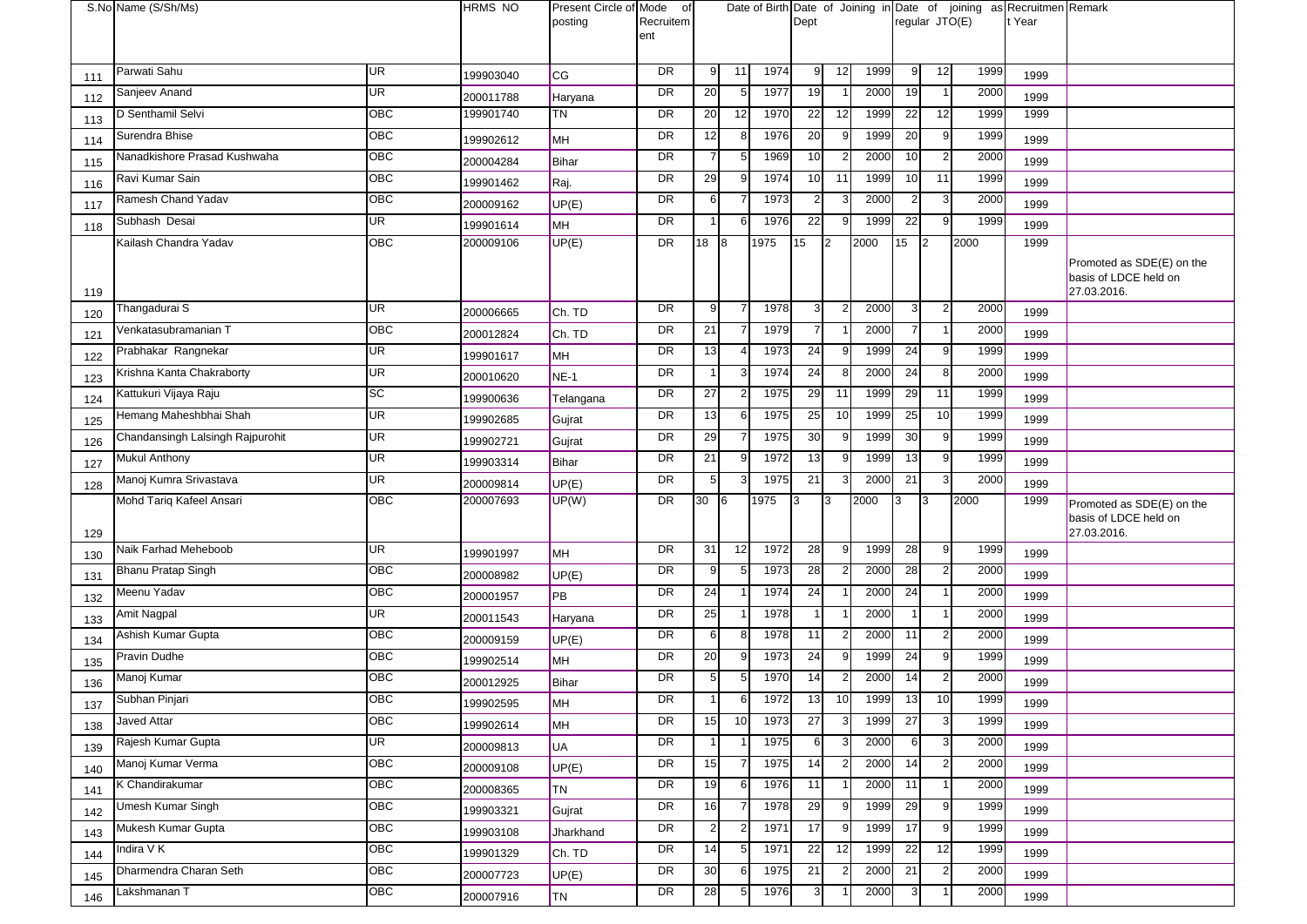|            | S.No Name (S/Sh/Ms)           |                          | <b>HRMS NO</b>         | Present Circle of Mode<br>posting | of<br>Recruitem<br>ent |                 |                 |      | Dept           |              |      |                | regular JTO(E)          |      | Date of Birth Date of Joining in Date of joining as Recruitmen Remark<br>t Year |                                                                   |
|------------|-------------------------------|--------------------------|------------------------|-----------------------------------|------------------------|-----------------|-----------------|------|----------------|--------------|------|----------------|-------------------------|------|---------------------------------------------------------------------------------|-------------------------------------------------------------------|
|            | Akileshchandran A             | <b>SC</b>                | 200206463              |                                   | <b>DR</b>              | 21              |                 | 1972 | 27             | <b>c</b>     | 2002 | 27             | 9                       | 2002 |                                                                                 |                                                                   |
| 147        | Kunwar Pal Singh              | OBC                      |                        | Kerala                            | DR                     | $\overline{1}$  | 6               | 1972 | 14             | 2            | 2000 | 14             | $\overline{2}$          | 2000 | 1999                                                                            |                                                                   |
| 148        | Balamurugan K                 | OBC                      | 200007698              | <b>BSNL CO</b>                    | DR                     | 9               | 5               | 1974 | 15             | 12           | 1999 | 15             | 12                      | 1999 | 1999                                                                            |                                                                   |
| 149        | Jeenakumari Mb                | SC                       | 199900692              | Ch. TD                            | DR                     | 29              | 5 <sub>l</sub>  | 1974 | 27             | 9            | 2002 | 27             | 9                       | 2002 | 1999                                                                            |                                                                   |
| 150<br>151 | Rajesh Singh                  | OBC                      | 200206477<br>200009155 | Kerala<br>UP(E)                   | <b>DR</b>              | 23              | $\overline{14}$ | 1977 |                | 2            | 2000 |                | $\overline{2}$          | 2000 | 1999<br>1999                                                                    |                                                                   |
|            |                               |                          |                        |                                   |                        |                 |                 |      |                |              |      |                |                         |      |                                                                                 | Promoted as SDE(E) on the<br>basis of LDCE held on<br>27.03.2016. |
| 152        | <b>Bharat Singh</b>           | OBC                      | 200009812              | UP(E)                             | <b>DR</b>              | $\mathbf{1}$    | $\overline{7}$  | 1971 | 28             |              | 2000 | 28             | $\overline{1}$          | 2000 | 1999                                                                            |                                                                   |
| 153        | Surinder Kaur                 | <b>UR</b>                | 199900557              | PB                                | DR                     | 10              | 6               | 1973 | 8              | 12           | 1999 | 8              | 12                      | 1999 | 1999                                                                            |                                                                   |
| 154        | Akhilesh Kumar Gupta          | OBC                      | 200009111              | UP(E)                             | DR                     | 3               |                 | 1974 | 14             | -2           | 2000 | 14             | 2                       | 2000 | 1999                                                                            |                                                                   |
| 155        | Pravin Rameshchandra Nigam    | UR                       | 199902747              | Gujrat                            | DR                     | 22              | 11              | 1974 | 25             | 10           | 1999 | 25             | 10                      | 1999 | 1999                                                                            |                                                                   |
| 156        | Raghuveer Vasant Prabhu       | $\overline{\mathsf{UR}}$ | 199902553              | MH                                | DR                     | $\mathbf 1$     | 4               | 1976 | 23             |              | 1999 | 23             | 9                       | 1999 | 1999                                                                            |                                                                   |
| 157        | A Sujatha Vani                | OBC                      | 200008090              | TN                                | DR                     | 8               | $\overline{7}$  | 1973 | $\overline{5}$ |              | 2000 | 5 <sub>l</sub> | $\mathbf 1$             | 2000 | 1999                                                                            |                                                                   |
| 158        | Jagdish Prasad Kardam         | SC                       | 200007757              | UP(W)                             | <b>DR</b>              | 12              |                 | 1971 | 13             | 3            | 2000 | 13             | 3                       | 2000 | 1999                                                                            |                                                                   |
| 159        | Mahesh Rajendran I            | OBC                      | 200007920              | TN                                | DR                     | 26              |                 | 1976 | 10             |              | 2000 | 10             |                         | 2000 | 1999                                                                            | Promoted as SDE(E) on the<br>basis of LDCE held on<br>27.03.2016. |
| 160        | Surajit Dutta                 | UR                       | 199902698              | A&N                               | <b>DR</b>              | 19              | $\overline{7}$  | 1973 | 8 <sup>1</sup> | 12           | 1999 | 8              | 12                      | 1999 | 1999                                                                            |                                                                   |
| 161        | Ziarat Husain Sayed           | UR                       | 199902478              | MH                                | DR                     | 5               | 5               | 1974 | 30             | c            | 1999 | 30             | 9                       | 1999 | 1999                                                                            |                                                                   |
| 162        | Kalpana Koushik Sinha         | UR                       | 199902888              | MH                                | DR                     | 28              | 9               | 1975 | 24             | -9           | 1999 | 24             | 9                       | 1999 | 1999                                                                            |                                                                   |
| 163        | Manoj Kumar                   | OBC                      | 200011750              | PB                                | DR                     | 5               | 10              | 1975 | 28             |              | 2000 | 28             |                         | 2000 | 1999                                                                            |                                                                   |
| 164        | Suresh Balu Patil             | OBC                      | 200010716              | MH                                | DR                     | 31              | 3               | 1976 | 25             | 8            | 2000 | 25             | 8                       | 2000 | 1999                                                                            |                                                                   |
| 165        | Bhumika Pragnesh Patel        | UR                       | 199902748              | Gujrat                            | <b>DR</b>              | 15              | 5               | 1979 | 24             | 9            | 1999 | 24             | 9                       | 1999 | 1999                                                                            |                                                                   |
| 166        | Hemlata Devjibhai Rathod      | SC                       | 199902689              | Gujrat                            | DR                     | 6               | 6               | 1973 | 28             | <b>c</b>     | 1999 | 28             | 9                       | 1999 | 1999                                                                            |                                                                   |
| 167        | Ghanshyam                     | OBC                      | 199903315              | Bihar                             | DR                     | 18              |                 | 1975 | 27             | 10           | 1999 | 27             | 10                      | 1999 | 1999                                                                            |                                                                   |
| 168        | Sameer Singh Yadav            | UR                       | 199901451              | Raj.                              | DR                     | 20              | 3               | 1975 |                | 11           | 1999 | 5              | 11                      | 1999 | 1999                                                                            |                                                                   |
| 169        | Mohan                         | OBC                      | 200007866              | TN                                | DR                     | 20              | 12              | 1970 | 22             | 12           | 1999 | 22             | 12                      | 1999 | 1999                                                                            |                                                                   |
| 170        | Satish Chand Jain             | UR                       | 199901413              | Raj.                              | DR                     | 19              | 9               | 1975 | 28             | 10           | 1999 | 28             | 10                      | 1999 | 1999                                                                            |                                                                   |
| 171        | Anjana Pavan Sharma           | UR                       | 200011135              | Gujrat                            | DR                     | 19              | 5               | 1976 | a              | 11           | 2000 | 9              | 11                      | 2000 | 1999                                                                            |                                                                   |
| 172        | Saifahmad Mukhtarbhai Kureshi | UR                       | 199903263              | Gujrat                            | DR                     | $\overline{7}$  | 11              | 1974 | 27             | -9           | 1999 | 27             | 9                       | 1999 | 1999                                                                            |                                                                   |
| 173        | S A Ravichandran              | OBC                      | 200102197              | <b>TN</b>                         | DR                     | 23              | 5               | 1972 | 31             |              | 2001 | 31             |                         | 2001 | 1999                                                                            |                                                                   |
| 174        | Pravin Chhaganlal Barchha     | UR                       | 199902880              | Gujrat                            | <b>DR</b>              | 16              | 4               | 1973 | 3              | 11           | 1999 | J              | 11                      | 1999 | 1999                                                                            |                                                                   |
| 175        | Rajesh Kumar                  | $\overline{OBC}$         | 199903109              | Bihar                             | <b>DR</b>              | 10 <sup>1</sup> | 6               | 1974 | 28             | 10           | 1999 | 28             | 10                      | 1999 | 1999                                                                            |                                                                   |
| 176        | Abhijeet Gujar                | OBC                      | 199903060              | MH                                | DR                     | $\overline{7}$  | 8               | 1978 | 24             | <b>c</b>     | 1999 | 24             | 9                       | 1999 | 1999                                                                            |                                                                   |
| 177        | M Devakumar                   | OBC                      | 200102196              | <b>TN</b>                         | DR                     | 26              | 11              | 1972 |                | 2            | 2001 | 1              | $\overline{\mathbf{c}}$ | 2001 | 1999                                                                            |                                                                   |
| 178        | Sameer Shinde                 | UR                       | 199902500              | MH                                | DR                     | 20              | 10              | 1974 | 30             | $\mathbf{Q}$ | 1999 | 30             | 9                       | 1999 | 1999                                                                            |                                                                   |
| 179        | Nirav Lallubhai Patel         | UR                       | 199902749              | Gujrat                            | DR                     | 29              | 6               | 1977 | 24             | ʻö,          | 1999 | 24             | 9                       | 1999 | 1999                                                                            |                                                                   |
| 180        | Chetankumar Arvindlal Soni    | UR                       | 199902686              | Gujrat                            | DR                     | 22              |                 | 1972 | 29             | -9           | 1999 | 29             | 9                       | 1999 | 1999                                                                            |                                                                   |
| 181        | K Sivakumar                   | UR                       | 200102359              | Ch. TD                            | DR                     | 27              | 4               | 1969 | 24             |              | 2001 | 24             |                         | 2001 | 1999                                                                            |                                                                   |
| 182        | Kapil Garg                    | UR                       | 200007373              | Raj.                              | DR                     | 14              | 3               | 1973 | 17             |              | 2000 | 17             | -1                      | 2000 | 1999                                                                            |                                                                   |
| 183        | Arti Rahul Saraf              | UR                       | 199902437              | MH                                | DR                     | 24              | 6               | 1975 | 24             |              | 1999 | 24             | 9                       | 1999 | 1999                                                                            |                                                                   |
|            |                               |                          |                        |                                   |                        |                 |                 |      |                |              |      |                |                         |      |                                                                                 |                                                                   |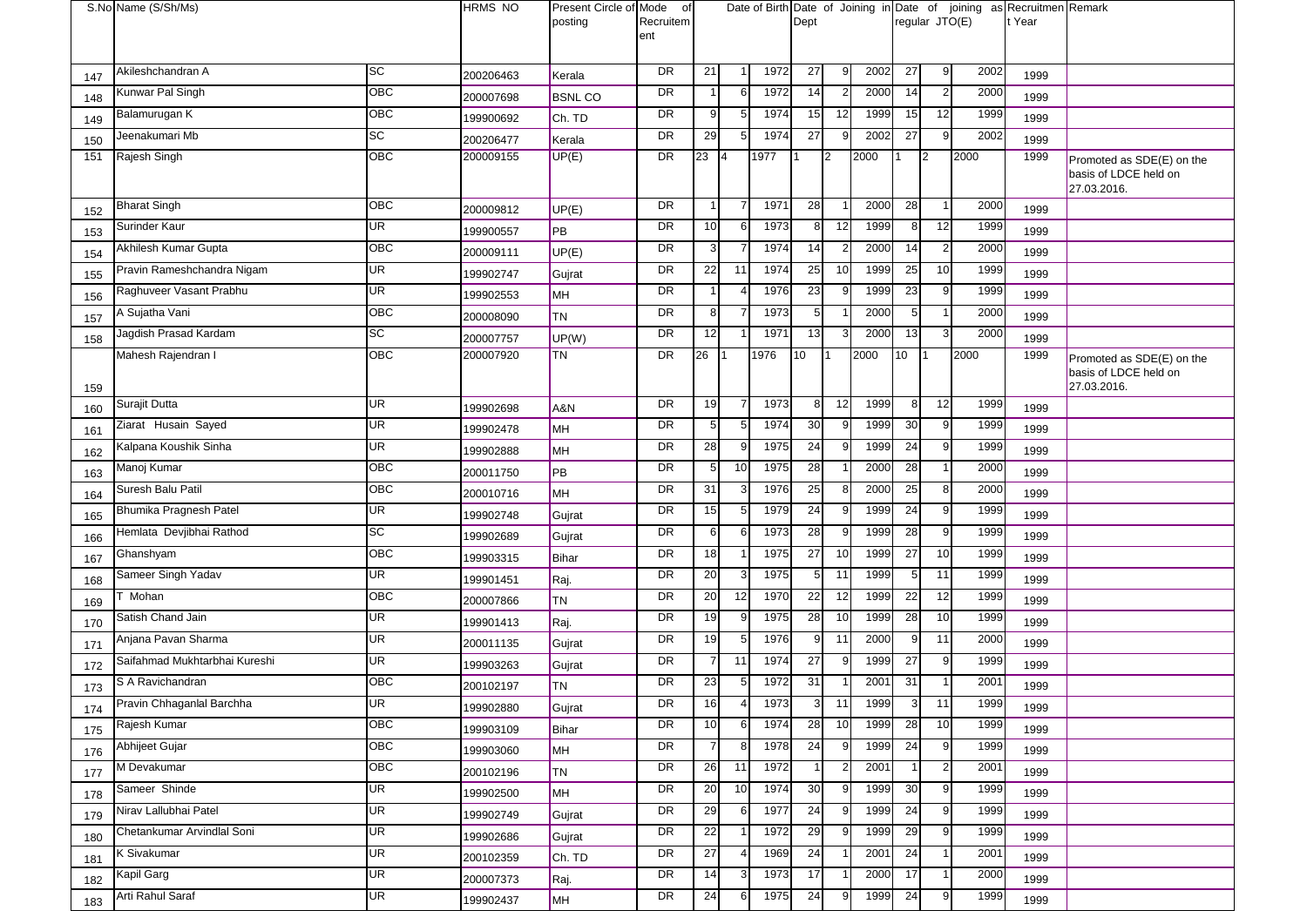|     | S.No Name (S/Sh/Ms)      |                          | <b>HRMS NO</b> | Present Circle of Mode<br>posting | of<br>Recruitem<br>ent |                |                |      | Dept            |          |      |                | regular JTO(E) |      | Date of Birth Date of Joining in Date of joining as Recruitmen Remark<br>t Year |                                                                   |
|-----|--------------------------|--------------------------|----------------|-----------------------------------|------------------------|----------------|----------------|------|-----------------|----------|------|----------------|----------------|------|---------------------------------------------------------------------------------|-------------------------------------------------------------------|
| 184 | Avinash Chinchone        | OBC                      | 199902515      | MН                                | <b>DR</b>              |                |                | 1976 | 15              | 11       | 1999 | 15             | 11             | 1999 | 1999                                                                            |                                                                   |
| 185 | Jitendra Bansode         | $\overline{SC}$          | 199902615      | MH                                | DR                     | 18             | 3              | 1972 |                 | 10       | 1999 |                | 10             | 1999 | 1999                                                                            |                                                                   |
| 186 | Prashant Nivrutti Tate   | $\overline{SC}$          | 199901991      | MH                                | DR                     | 21             | 11             | 1973 | 24              | <b>c</b> | 1999 | 24             | 9              | 1999 | 1999                                                                            |                                                                   |
| 187 | Avinash Shewale          | <b>SC</b>                | 199902596      | MН                                | DR                     | 9              |                | 1975 | 21              | -9       | 1999 | 21             | 9              | 1999 | 1999                                                                            |                                                                   |
| 188 | Bhupendra Kumar          | UR                       | 200006889      | Raj.                              | <b>DR</b>              | 23             | 3              | 1976 |                 | 3        | 2000 | $\overline{1}$ | 3              | 2000 | 1999                                                                            |                                                                   |
| 189 | Avinash Bagade           | $\overline{SC}$          | 199902563      | MH                                | DR                     | 18             | 11             | 1976 | 20              | <b>c</b> | 1999 | 20             | 9              | 1999 | 1999                                                                            |                                                                   |
| 190 | Ashok Kumar              | SC                       | 200011754      | Haryana                           | DR                     | $\mathbf{2}$   | 11             | 1970 | 22              |          | 2000 | 22             |                | 2000 | 1999                                                                            |                                                                   |
| 191 | Senthil Velan S          | SC                       | 199900691      | Ch. TD                            | DR                     | 20             | 10             | 1972 | 14              | 12       | 1999 | 14             | $ 12\rangle$   | 1999 | 1999                                                                            | Promoted as SDE(E) on the<br>basis of LDCE held on<br>27.03.2016. |
| 192 | Shivaji Dnyanu Thokale   | SC                       | 199902593      | MH                                | DR                     | $\mathbf{1}$   | 6              | 1971 | $\overline{20}$ | 9        | 1999 | 20             | 9              | 1999 | 1999                                                                            |                                                                   |
| 193 | Manishchandra Saharkar   | $\overline{\mathsf{UR}}$ | 199902532      | MH                                | DR                     | $\overline{2}$ |                | 1976 | 17              | 11       | 1999 | 17             | 11             | 1999 | 1999                                                                            |                                                                   |
| 194 | Sunil Parneria           | <b>SC</b>                | 199902556      | MН                                | DR                     | 11             | 5 <sub>l</sub> | 1969 | 22              | -9       | 1999 | 22             | 9              | 1999 | 1999                                                                            |                                                                   |
| 195 | Rakesh Meshram           | $\overline{SC}$          | 199902511      | MН                                | <b>DR</b>              | 25             | 5              | 1976 | 15              | 12       | 1999 | 15             | 12             | 1999 | 1999                                                                            |                                                                   |
| 196 | Susil Kumar R            | $\overline{SC}$          | 200012825      | TN                                | DR                     | 19             |                | 1970 | q               |          | 2000 | 9              |                | 2000 | 1999                                                                            |                                                                   |
| 197 | Manoj Kumar Goyal        | UR                       | 200007233      | Raj.                              | DR                     |                |                | 1973 |                 |          | 2000 | $3 \,$         |                | 2000 | 1999                                                                            |                                                                   |
| 198 | Mangesh Pokale           | UR                       | 200010682      | MH                                | DR                     | 29             | 5              | 1974 |                 | ʻö,      | 2000 | $\overline{4}$ | 9              | 2000 | 1999                                                                            |                                                                   |
| 199 | Rukhamoddeen Rajagoli    | UR                       | 199902182      | <b>KTK</b>                        | DR                     | 29             | 6              | 1974 | $\overline{5}$  | 11       | 1999 | 5 <sub>l</sub> | 11             | 1999 | 1999                                                                            |                                                                   |
| 200 | Bharat Ramjibhai Parmar  | SC                       | 199902690      | Gujrat                            | DR                     | 23             | 9              | 1974 | 28              | - c      | 1999 | 28             | 9              | 1999 | 1999                                                                            |                                                                   |
| 201 | Manoj Kumar              | SC                       | 200007788      | UP(W)                             | DR                     | 9              |                | 1975 | 22              |          | 2000 | 22             | 3              | 2000 | 1999                                                                            |                                                                   |
| 202 | Jayprakash Patil         | OBC                      | 199901496      | MH                                | DR                     | 18             | 3              | 1976 | 23              | -9       | 1999 | 23             | 9              | 1999 | 1999                                                                            |                                                                   |
| 203 | Mukul Charde             | UR                       | 199902547      | MH                                | DR                     | 10             | 5              | 1977 | 11              | 10       | 1999 | 11             | 10             | 1999 | 1999                                                                            |                                                                   |
| 204 | Sadashiv Mahajan         | OBC                      | 199902569      | MH                                | DR                     | 5              | 6              | 1970 | 30              | 9        | 1999 | 30             | 9              | 1999 | 1999                                                                            |                                                                   |
| 205 | Rajesh Shende            | OBC                      | 199902531      | MH                                | DR                     | 26             | 6              | 1972 | 24              | 9        | 1999 | 24             | 9              | 1999 | 1999                                                                            |                                                                   |
| 206 | Anil Bhati               | OBC                      | 200006997      | Raj.                              | DR                     | 5              | 8              | 1972 | 24              |          | 2000 | 24             | 3              | 2000 | 1999                                                                            |                                                                   |
| 207 | Sudhir Patil             | UR <sup>1</sup>          | 199902432      | MH                                | DR                     | 3              | 9              | 1972 | 29              | -9       | 1999 | 29             | 9              | 1999 | 1999                                                                            |                                                                   |
| 208 | Tryambak Dudhe           | ОВС                      | 200010248      | MH                                | DR                     | 30             | 6              | 1974 | 30              | Я        | 2000 | 30             | 8              | 2000 | 1999                                                                            |                                                                   |
| 209 | Raj Kishore              | SC                       | 200007696      | UP(E)                             | DR                     | $\mathbf{3}$   | 3              | 1976 | 22              |          | 2000 | 22             | $\overline{2}$ | 2000 | 1999                                                                            |                                                                   |
| 210 | Subhash Chaware          | SC                       | 199902533      | MН                                | DR                     | 31             | 10             | 1976 | 24              | 11       | 1999 | 24             | 11             | 1999 | 1999                                                                            |                                                                   |
| 211 | Sanjay Lingayat          | UR                       | 199901497      | MH                                | DR                     | 19             | 12             | 1971 | 16              | 11       | 1999 | 16             | 11             | 1999 | 1999                                                                            |                                                                   |
| 212 | Nilima Makarand Bokil    | UR                       | 199902002      | MH                                | <b>DR</b>              | 11             | 7              | 1973 | 23              | 9        | 1999 | 23             | 9              | 1999 | 1999                                                                            |                                                                   |
| 213 | Prakash Bandu Shivsharan | $\overline{SC}$          | 199902548      | MH                                | <b>DR</b>              | 28             | 6              | 1974 | 26              | 10       | 1999 | 26             | 10             | 1999 | 1999                                                                            |                                                                   |
| 214 | Yogendra Mishra          | UR                       | 199901255      | MH                                | DR                     | 10             | 7              | 1974 | 15              | 11       | 1999 | 15             | 11             | 1999 | 1999                                                                            |                                                                   |
| 215 | Amol Bankar              | OBC                      | 199902013      | MH                                | DR                     | 24             | $\overline{2}$ | 1980 | 30              | 9        | 1999 | 30             | 9              | 1999 | 1999                                                                            |                                                                   |
| 216 | Upendra Yadav Patil      | OBC                      | 200009421      | MH                                | DR                     | 17             | 6              | 1977 | 29              |          | 2000 | 29             | 8              | 2000 | 1999                                                                            |                                                                   |
| 217 | Rajkishor Chincholkar    | OBC                      | 200010007      | MH                                | DR                     | $\overline{1}$ | 6              | 1974 | 28              | 8        | 2000 | 28             | 8              | 2000 | 1999                                                                            |                                                                   |
| 218 | Jai Singh Thakur         | ST                       | 200001039      | <b>MP</b>                         | DR                     | 21             |                | 1968 | 2               | 2        | 2000 | 2              | $\overline{2}$ | 2000 | 1999                                                                            | Promoted as SDE(E) on the<br>basis of LDCE held on<br>27.03.2016. |
| 219 | Kailash Kuril            | <b>SC</b>                | 200012030      | UP(E)                             | DR                     | $\overline{2}$ | $\overline{4}$ | 1972 |                 | 2        | 2000 | 3              | $\overline{2}$ | 2000 | 1999                                                                            |                                                                   |
| 220 | Anirudh Kumar Sharma     | OBC                      | 200007792      | UP(W)                             | DR                     |                | 3              | 1973 | 16              |          | 2000 | 16             |                | 2000 | 1999                                                                            |                                                                   |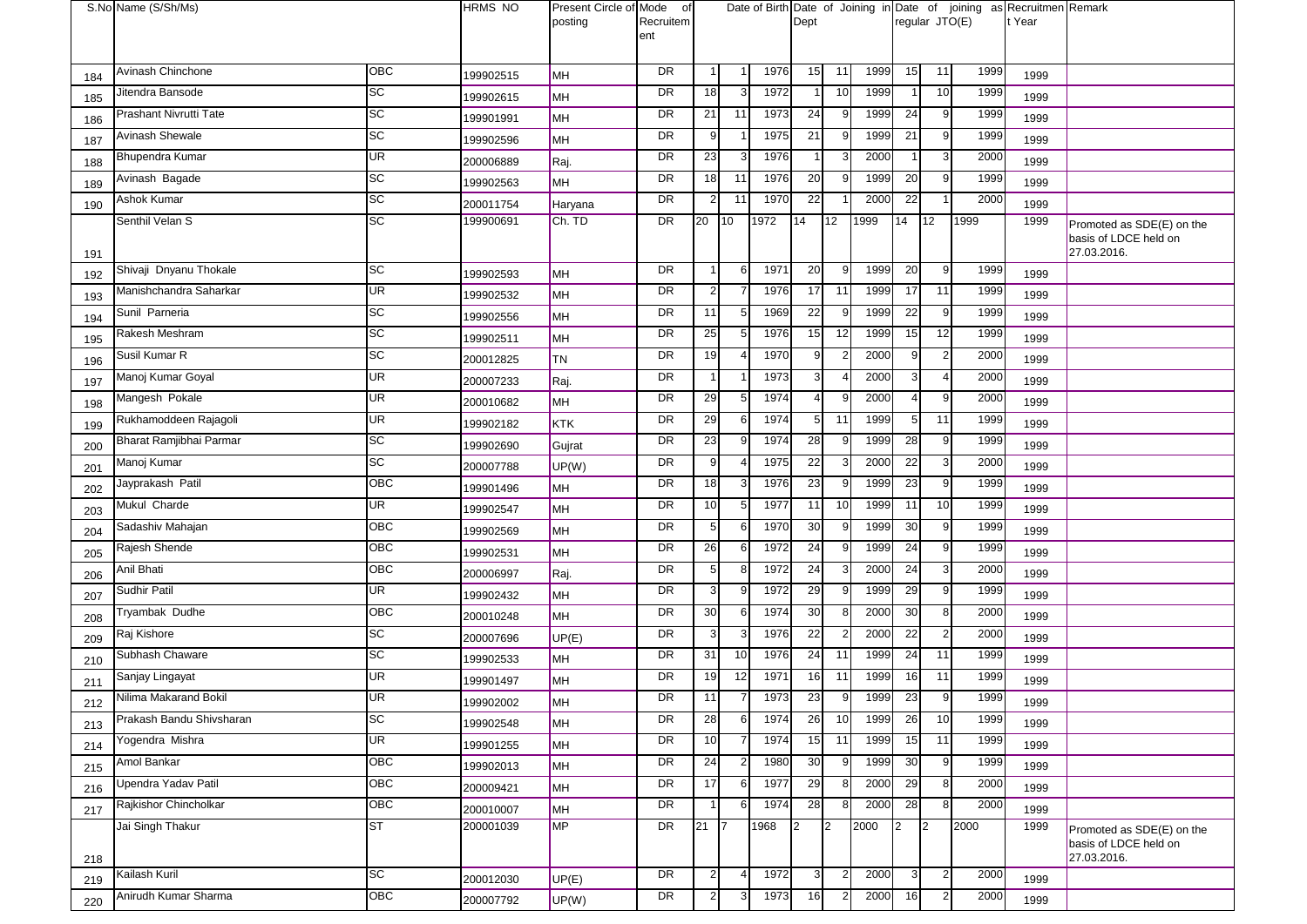|     | S.No Name (S/Sh/Ms)                    |                          | <b>HRMS NO</b>         | Present Circle of Mode<br>posting | of<br>Recruitem<br>ent |                      |                |              | Dept           |              |              |                | regular JTO(E)                   |              | Date of Birth Date of Joining in Date of joining as Recruitmen Remark<br>t Year |                                                    |
|-----|----------------------------------------|--------------------------|------------------------|-----------------------------------|------------------------|----------------------|----------------|--------------|----------------|--------------|--------------|----------------|----------------------------------|--------------|---------------------------------------------------------------------------------|----------------------------------------------------|
|     | Jitendra Gopinath Gharat               | <b>UR</b>                |                        |                                   | <b>DR</b>              | 5                    | 6              | 1974         | 5 <sub>l</sub> | 10           | 1999         | 5 <sub>l</sub> | 10                               | 1999         |                                                                                 |                                                    |
| 221 | Ramakant Patil                         | <b>ST</b>                | 199902555<br>199902540 | MH                                | <b>DR</b>              | 29                   | $\mathsf{I}3$  | 1975         | 23             | 9            | 1999         | 23             | 19                               | 1999         | 1999<br>1999                                                                    | Promoted as SDE(E) on the                          |
| 222 |                                        |                          |                        | MH                                |                        |                      |                |              |                |              |              |                |                                  |              |                                                                                 | basis of LDCE held on<br>27.03.2016.               |
| 223 | Kiran Paliwal                          | UR                       | 200007094              | Raj.                              | DR                     | 20                   | 5              | 1976         | 19             | $\Delta$     | 2000         | 19             | 4                                | 2000         | 1999                                                                            |                                                    |
| 224 | Vinod Babu                             | SC                       | 200006362              | UP(W)                             | DR                     | 20                   | 7              | 1976         | 17             |              | 2000         | 17             | $\overline{2}$                   | 2000         | 1999                                                                            |                                                    |
| 225 | Devendra Kamble                        | SC                       | 199902611              | MH                                | DR                     | 16                   | 8              | 1973         | 28             | <sub>c</sub> | 1999         | 28             | 9                                | 1999         | 1999                                                                            |                                                    |
| 226 | Krishan Kumar Poonia                   | OBC                      | 200007385              | Raj.                              | DR                     | $\mathbf{1}$         | 6              | 1972         | 15             | 3            | 2000         | 15             | 3                                | 2000         | 1999                                                                            |                                                    |
| 227 | Rajkamal Vijay                         | UR                       | 200008707              | Raj.                              | <b>DR</b>              | 30                   |                | 1974         | 28             |              | 2000         | 28             | $\overline{2}$                   | 2000         | 1999                                                                            |                                                    |
| 228 | Yogesh Pancholy                        | OBC                      | 200007146              | Raj.                              | DR                     | 10 <sup>1</sup>      | 10             | 1974         | 24             | $\Delta$     | 2000         | 24             | 4                                | 2000         | 1999                                                                            |                                                    |
| 229 | Abdul Gafar Akkalkot                   | UR                       | 199901845              | <b>KTK</b>                        | DR                     | 18                   | 12             | 1973         | 22             | 10           | 1999         | 22             | 10                               | 1999         | 1999                                                                            |                                                    |
| 230 | Vijay Prakash Singhal                  | $\overline{\mathsf{UR}}$ | 200007141              | Raj.                              | DR                     | $\overline{2}$       | 2              | 1974         | 11             |              | 2000         | 11             | 3                                | 2000         | 1999                                                                            |                                                    |
|     | Anil Matthe                            | <b>ST</b>                | 199901701              |                                   | DR                     | 9                    | 2              | 1975         | 16             | 11           | 1999         | 16             | 111                              | 1999         | 1999                                                                            | Promoted as SDE(E) on the<br>basis of LDCE held on |
| 231 | Kinner Bipinkumar Thakore              | OBC                      |                        | MH                                | DR                     | 19                   | $\overline{2}$ | 1978         | 23             | 9            | 1999         | 23             | 9                                | 1999         |                                                                                 | 27.03.2016.                                        |
| 232 | Bhupendra Kumar Gaur                   | UR                       | 199902692              | Gujrat                            | DR                     | 15 <sub>l</sub>      | 10             | 1971         |                | 3            | 2000         | $\overline{4}$ | 3                                | 2000         | 1999                                                                            |                                                    |
| 233 |                                        | SC                       | 200008708              | Raj.                              | <b>DR</b>              |                      |                | 1971         |                | -9           |              |                |                                  |              | 1999                                                                            |                                                    |
| 234 | Deepak Purshottambhai Sonala           |                          | 199902720              | Gujrat                            |                        | 27                   | 3              | 1972         | 24             | 3            | 1999<br>2000 | 24             | 9<br>3                           | 1999         | 1999                                                                            |                                                    |
| 235 | Krishan Babu Sharma<br>Abhijeet Mathur | UR<br>UR                 | 200008292              | Raj.                              | DR<br>DR               | 19<br>4              | 11<br>10       | 1974         | 10<br>24       | $\Delta$     | 2000         | 10<br>24       |                                  | 2000<br>2000 | 1999                                                                            |                                                    |
| 236 | Nitin Yerne                            | UR                       | 200007144              | Raj.                              | DR                     | 10                   | 6              | 1969         |                |              | 2000         | $\overline{4}$ | 9                                | 2000         | 1999                                                                            |                                                    |
| 237 |                                        | OBC                      | 200005928              | MH                                | DR                     |                      |                | 1976         | 10             | 12           | 1999         |                |                                  | 1999         | 1999                                                                            |                                                    |
| 238 | Pankaj Soni                            | $\overline{SC}$          | 199901415              | Raj.                              | <b>DR</b>              | 26                   | $\overline{2}$ | 1974         |                | $\mathbf{Q}$ | 1999         | 10             | 12                               |              | 1999                                                                            |                                                    |
| 239 | Sanjay Amrut Gaikwad                   | OBC                      | 199901992              | MH                                | DR                     | 12                   |                | 1975         | 30<br>10       |              | 2000         | 30<br>10       | 9                                | 1999         | 1999                                                                            |                                                    |
| 240 | Ravindra Shrimal<br>Sunil Bhagia       | UR <sup>1</sup>          | 200007225              | Raj.                              | DR                     | 10 <sup>1</sup>      | 10<br>8        | 1977         | 15             | 3            | 2000         | 15             | 3                                | 2000<br>2000 | 1999                                                                            |                                                    |
| 241 | Jitendra Kolhe                         | ОВС                      | 200006991              | Raj.                              | DR                     | 22<br>$\mathbf{1}$   | 5              | 1974         |                | 9            | 1999         |                | 9                                | 1999         | 1999                                                                            |                                                    |
| 242 | Umaid Singh Bhati                      | OBC                      | 199902481              | MH                                | DR                     | 6                    | 6              | 1974         | 23<br>18       | 3            |              | 23             | 3                                | 2000         | 1999                                                                            |                                                    |
| 243 |                                        | $\overline{OBC}$         | 200007001              | Raj.                              | DR                     |                      |                |              | 16             |              | 2000         | 18             |                                  |              | 1999                                                                            |                                                    |
| 244 | V Anusuya Bai                          | SC                       | 200004764              | <b>KTK</b>                        |                        | 14<br>$\overline{7}$ | 4              | 1972<br>1974 |                |              | 2000<br>2000 | 16             | $\overline{2}$                   | 2000         | 1999                                                                            |                                                    |
| 245 | Mahesh Solanki                         | UR                       | 200007139              | Raj.                              | DR<br>DR               |                      |                | 1976         | 14<br>29       |              | 2000         | 14             | $\overline{2}$<br>$\overline{2}$ | 2000         | 1999                                                                            |                                                    |
| 246 | Amit Mathur                            |                          | 200007360              | Raj.                              |                        | 21                   | 11             |              |                |              |              | 29             | 9                                | 2000         | 1999                                                                            |                                                    |
| 247 | Kuldeep Shinde                         | SC                       | 199902564              | MH                                | DR                     | 20                   | 4              | 1970         | 24             |              | 1999         | 24             |                                  | 1999         | 1999                                                                            |                                                    |
| 248 | Rahul Bhaisare                         | SC                       | 199902534              | MH                                | <b>DR</b>              | ۷                    | 6              | 1972         | 24             | 9            | 1999         | 24             | 9                                | 1999         | 1999                                                                            |                                                    |
| 249 | Bhimabhai Ranmalbhai Odedara           | $\overline{OBC}$         | 200011529              | Gujrat                            | <b>DR</b>              | 12                   | 8              | 1972         |                | 5            | 2000         | $\overline{4}$ | 5                                | 2000         | 1999                                                                            |                                                    |
| 250 | Kirti Ashutosh Chahande                | UR                       | 200010659              | MH                                | DR                     | 10 <sup>1</sup>      | 9              | 1974         | 13             | 11           | 2000         | 13             | 11                               | 2000         | 1999                                                                            |                                                    |
| 251 | Satyender Verma                        | OBC                      | 200007980              | Raj.                              | DR                     | $\overline{4}$       | 8              | 1976         | 11             | 2            | 2000         | 11             | $\overline{\mathbf{c}}$          | 2000         | 1999                                                                            |                                                    |
| 252 | Dilip Wankhede                         | ОВС                      | 200010686              | MH                                | DR                     | 3                    | 6              | 1971         | 28             | Я            | 2000         | 28             | 8                                | 2000         | 1999                                                                            |                                                    |
| 253 | Manoj Jaiswal                          | OBC                      | 199903123              | Raj.                              | DR                     | 26                   | 11             | 1975         | 17             | 11           | 1999         | 17             | 11                               | 1999         | 1999                                                                            |                                                    |
| 254 | Rajesh Sharma                          | SC                       | 199901613              | MH                                | DR                     | -7                   | 6              | 1971         | 25             | 12           | 1999         | 25             | 12                               | 1999         | 1999                                                                            |                                                    |
| 255 | Rekha R                                | OBC                      | 199900968              | <b>KTK</b>                        | DR                     | 3                    |                | 1971         | 22             | .c           | 1999         | 22             | 9                                | 1999         | 1999                                                                            |                                                    |
| 256 | Pravin Khadse                          | SC                       | 200010650              | MH                                | DR                     | 9                    |                | 1975         | 12             | ʻö,          | 2000         | 12             | 9                                | 2000         | 1999                                                                            |                                                    |
| 257 | D V Sampathkumar                       | OBC                      | 200006695              | KTK                               | DR                     | 21                   |                | 1978         | 18             |              | 2000         | 18             |                                  | 2000         | 1999                                                                            |                                                    |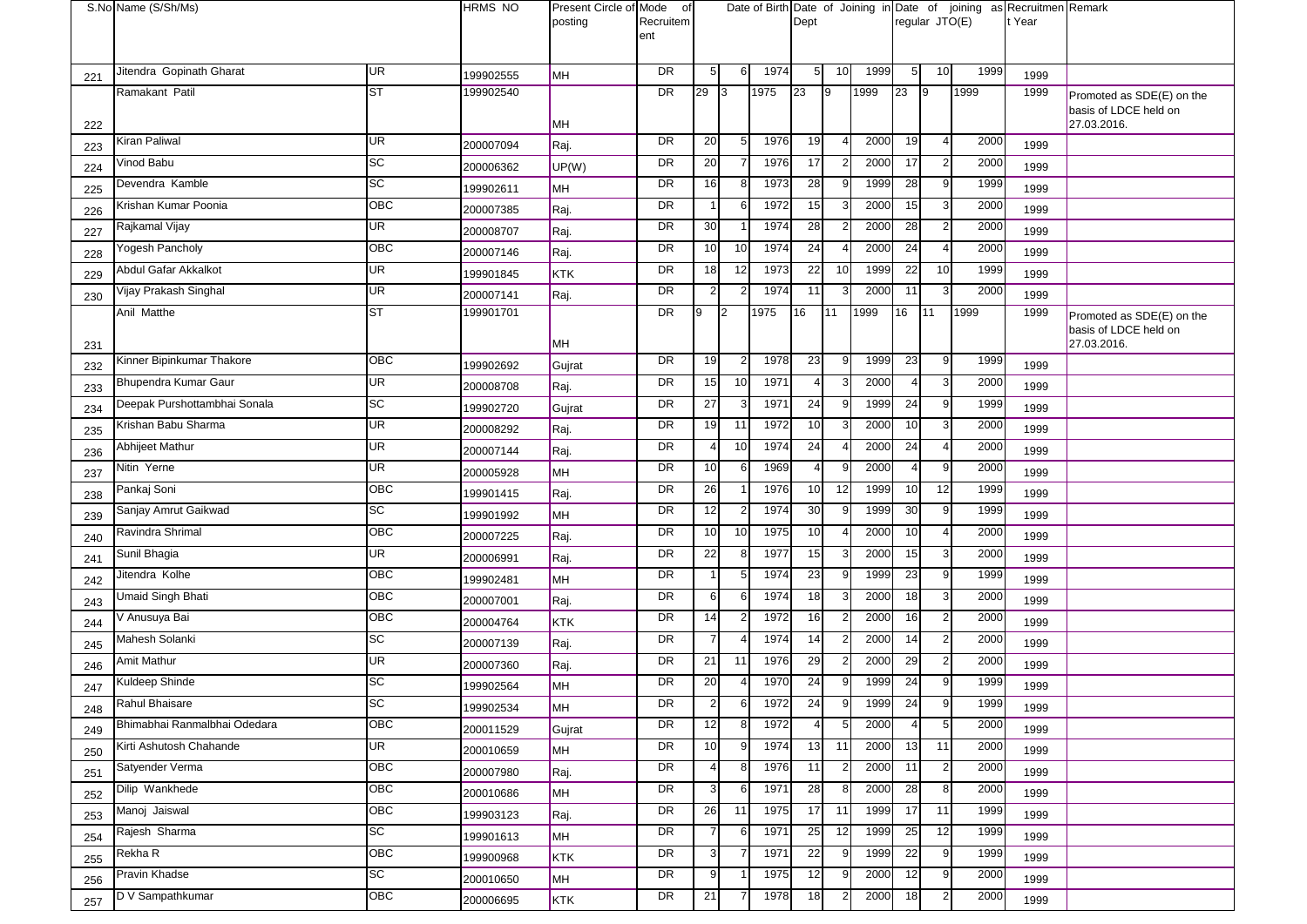|     | S.No Name (S/Sh/Ms)          |                | <b>HRMS NO</b> | Present Circle of Mode<br>posting | of<br>Recruitem<br>ent |                |    |      | Dept            |                |      |                | regular JTO(E) |      | Date of Birth Date of Joining in Date of joining as Recruitmen Remark<br>t Year |  |
|-----|------------------------------|----------------|----------------|-----------------------------------|------------------------|----------------|----|------|-----------------|----------------|------|----------------|----------------|------|---------------------------------------------------------------------------------|--|
| 258 | Anand V                      | <b>SC</b>      | 199901873      | <b>KTK</b>                        | DR                     | 19             | 11 | 1971 | 9               | 9              | 1999 | 9              | 9              | 1999 | 1999                                                                            |  |
| 259 | Shaila Paresh Dharmik        | OBC-PH         | 199902691      | Gujrat                            | DR                     | 6              |    | 1972 | 22              |                | 1999 | 22             | 9              | 1999 | 1999                                                                            |  |
| 260 | Retna S                      | UR             | 199900990      | <b>KTK</b>                        | DR                     | 25             | 8  | 1974 | 16              |                | 1999 | 16             | 9              | 1999 | 1999                                                                            |  |
| 261 | Suhas Kunjekar               | OBC            | 199902012      | MH                                | DR                     | 27             | 10 | 1974 | 11              | 11             | 1999 | 11             | 11             | 1999 | 1999                                                                            |  |
| 262 | Guruprasad P D               | UR             | 200009901      | <b>KTK</b>                        | <b>DR</b>              | 20             |    | 1976 | 16              |                | 2000 | 16             | $\overline{2}$ | 2000 | 1999                                                                            |  |
| 263 | Dinesh Jadhav                | <b>SC</b>      | 200007863      | MH                                | DR                     | 30             |    | 1978 | 27              | 11             | 2000 | 27             | 11             | 2000 | 1999                                                                            |  |
| 264 | Kesarkar Abhay Yashwant      | OBC            | 200010621      | MH                                | DR                     |                |    | 1978 | 8               |                | 2000 | 8              | 9              | 2000 | 1999                                                                            |  |
| 265 | Sushma Yogesh Lokare         | <b>SC</b>      | 200010693      | MH                                | DR                     | 26             | 26 | 1978 | 25              |                | 2000 | 25             | 8              | 2000 | 1999                                                                            |  |
| 266 | Ajitkumar Potdar             | <b>UR</b>      | 200010778      | MH                                | DR                     | 21             |    | 1971 | 28              |                | 2000 | 28             | 8              | 2000 | 1999                                                                            |  |
| 267 | Prashant Bhangale            | <b>UR</b>      | 200005918      | MH                                | DR                     | 30             | 12 | 1973 | 26              |                | 2000 | 26             | 8              | 2000 | 1999                                                                            |  |
| 268 | Bhalchandra Shimpi           | OBC            | 200010703      | MH                                | DR                     | 25             |    | 1975 | 25              |                | 2000 | 25             | 8              | 2000 | 1999                                                                            |  |
| 269 | Satish Sangle                | OBC            | 200010699      | MH                                | DR                     | 10             |    | 1976 | 30              |                | 2000 | 30             | 8              | 2000 | 1999                                                                            |  |
| 270 | Dineshkumar Vamanrav Patil   | OBC            | 200011322      | Gujrat                            | DR                     |                |    | 1978 | 18              |                | 2000 | 18             | $\overline{4}$ | 2000 | 1999                                                                            |  |
| 271 | Yogesh Nemade                | OBC            | 200010696      | MH                                | DR                     | 5              | 5  | 1970 | 26              |                | 2000 | 26             | 8              | 2000 | 1999                                                                            |  |
| 272 | Satish Thosar                | UR             | 200005920      | MH                                | DR                     | 6 <sup>1</sup> |    | 1975 | 25              |                | 2000 | 25             | 8              | 2000 | 1999                                                                            |  |
| 273 | Soeb Kamruddin Munshi        | OBC            | 200011225      | Gujrat                            | DR                     | 28             |    | 1974 | 23              |                | 2000 | 23             | $\sqrt{5}$     | 2000 | 1999                                                                            |  |
| 274 | <b>Prashant Thanekar</b>     | OBC            | 200010658      | MH                                | DR                     | 3              | 10 | 1974 | 28              |                | 2000 | 28             | 8              | 2000 | 1999                                                                            |  |
| 275 | Shilpa Bhatkar               | OBC            | 199902610      | MH                                | DR                     | $\mathbf{1}$   | 5  | 1978 | 21              |                | 1999 | 21             | 9              | 1999 | 1999                                                                            |  |
| 276 | Devendra Kale                | <b>UR</b>      | 200011972      | MH                                | DR                     | 30             | 11 | 1970 | 12              |                | 2000 | 12             | 9              | 2000 | 1999                                                                            |  |
| 277 | Sadashiv Kudale              | OBC            | 200010812      | MH                                | DR                     | 8              |    | 1978 | 30 <sup>1</sup> |                | 2000 | 30             | 8              | 2000 | 1999                                                                            |  |
| 278 | Rahul Dhokte                 | OBC            | 200009358      | MH                                | DR                     | $9 \square$    | 12 | 1977 | 4               |                | 2000 | $\overline{4}$ | 9              | 2000 | 1999                                                                            |  |
| 279 | C Shanmugavalli              | <b>SC</b>      | 199901938      | KTK                               | DR                     | 26             |    | 1972 | 27              | 9              | 1999 | 27             | 9              | 1999 | 1999                                                                            |  |
| 280 | Hirenkumar Natvarlal Nimbark | OBC            | 200011137      | Gujrat                            | DR                     | 19             |    | 1976 | 5               |                | 2000 | 5              | 5              | 2000 | 1999                                                                            |  |
| 281 | Rajendra Prasad Kumawat      | OBC            | 200007165      | Raj.                              | DR                     | 20             |    | 1971 | 22              |                | 2000 | 22             | 3              | 2000 | 1999                                                                            |  |
| 282 | Navin Mohod                  | <b>SC</b>      | 199901226      | MH                                | <b>DR</b>              | 27             |    | 1970 |                 | 9              | 1999 |                | 9              | 1999 | 1999                                                                            |  |
| 283 | <b>Shally Goyal</b>          | <b>UR</b>      | 199902345      | <b>HR</b>                         | DR                     | 11             |    | 1978 | 12              | 10             | 1999 | 12             | 10             | 1999 | 1999                                                                            |  |
| 284 | E G Susanthan                | UR             | 199315615      | Kerala                            | DP                     | 5              |    | 1970 | 30              |                | 1993 | 30             | 11             | 2000 | 2000                                                                            |  |
| 285 | Mohan Kumar S                | <b>SC</b>      | 200008517      | TN                                | DR                     | $4 \mathsf{I}$ |    | 1973 | 31              |                | 2000 | 31             | 8              | 2000 | 2000                                                                            |  |
| 286 | M Kalyan Kumar               | OBC            | 200100536      | <b>AP</b>                         | DR                     | 25             |    | 1970 | 5               |                | 2001 | 5              | 3              | 2001 | 2001                                                                            |  |
| 287 | Jayant Bahadur               | <b>UR</b>      | 200102761      | UA                                | <b>DR</b>              | 2 <sup>1</sup> | 12 | 1976 | 30              | 4 <sub>1</sub> | 2001 | 30             | $\overline{4}$ | 2001 | 2001                                                                            |  |
| 288 | Vikas Anand                  | <b>UR</b>      | 199005492      | <b>NTR</b>                        | <b>DP</b>              | 13             | 5  | 1969 | 19              | 5              | 1990 | 29             | 10             | 2009 | 2009                                                                            |  |
| 289 | Aayush Anand                 | UR             | 201003206      | Bihar                             | DR                     | 15             |    | 1987 | 8               | 11             | 2010 | 8              | 11             | 2010 | 2009                                                                            |  |
| 290 | Sudhakar Dharam              | <b>SC</b>      | 201003133      | <b>AP</b>                         | DR                     | 24             | 8  | 1983 |                 | 11             | 2010 |                | 11             | 2010 | 2009                                                                            |  |
| 291 | Ravi Kumar S                 | UR             | 201000786      | <b>TN</b>                         | DR                     | 30             | 9  | 1986 | 17              | 5              | 2010 | 17             | 5              | 2010 | 2009                                                                            |  |
| 292 | Bellamkonda Srinivas         | UR <sup></sup> | 199302697      | <b>AP</b>                         | <b>DP</b>              | 29             | 10 | 1970 | 25              | 10             | 1993 | 16             |                | 2010 | 2009                                                                            |  |
| 293 | Subhajit Chakraborty         | <b>UR</b>      | 201003577      | Kol (CTD)                         | DR                     | 15             | 11 | 1984 | $\overline{2}$  | 9              | 2010 | $\overline{2}$ | 9              | 2010 | 2009                                                                            |  |
| 294 | Koppula Srinivasa Rao        | UR             | 201002950      | <b>AP</b>                         | <b>DR</b>              | 16             |    | 1988 |                 | 11             | 2010 | 1              | 11             | 2010 | 2009                                                                            |  |
| 295 | Rajagopal Atmakuru           | UR             | 201001848      | TN                                | DR                     | 23             |    | 1987 | 30              |                | 2010 | 30             | 8              | 2010 | 2009                                                                            |  |
| 296 | Hafis Muhammed Arakkal       | UR             | 199507828      | Kerala                            | DP                     | 18             | 6  | 1970 | 31              | 10             | 1995 | 23             | 9              | 2009 | 2009                                                                            |  |
| 297 | Pratik Panchabhaiyye         | UR             | 201100201      | MH                                | DR                     | 6              | 12 | 1986 | 15              |                | 2011 | 15             |                | 2011 | 2009                                                                            |  |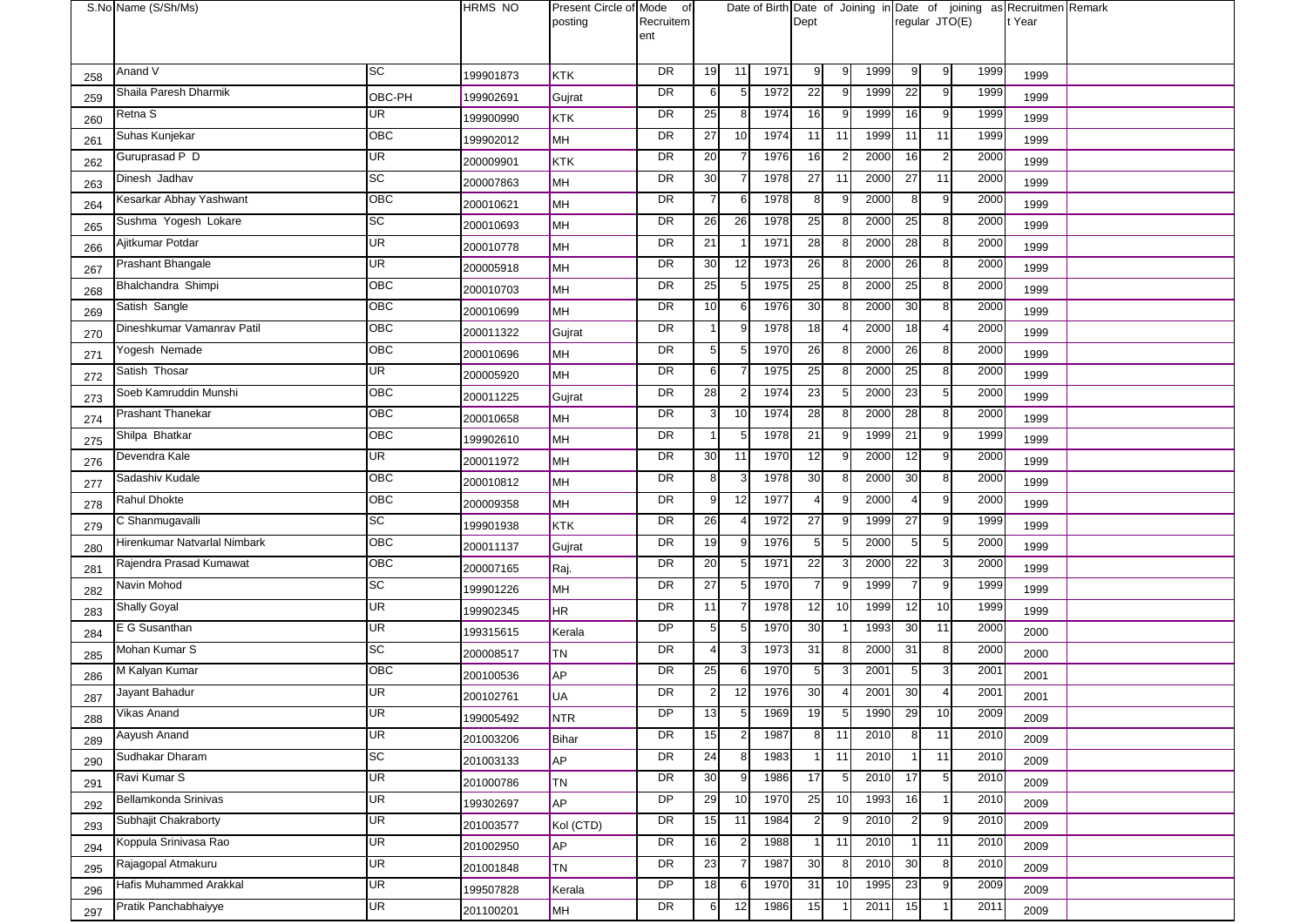|     | S.No Name (S/Sh/Ms)                |                 | <b>HRMS NO</b>  | Present Circle of Mode<br>posting | of<br>Recruitem<br>ent |                |                |      | Dept           |    |      |                | regular JTO(E) |      | Date of Birth Date of Joining in Date of joining as Recruitmen Remark<br>t Year |                                                                   |
|-----|------------------------------------|-----------------|-----------------|-----------------------------------|------------------------|----------------|----------------|------|----------------|----|------|----------------|----------------|------|---------------------------------------------------------------------------------|-------------------------------------------------------------------|
| 298 | Pradeep Kumar                      | UR              | 201100416       | Jharkhand                         | DR                     | 15             | 8              | 1986 | 29             | 3  | 2011 | 29             | $\mathbf{3}$   | 2011 | 2009                                                                            |                                                                   |
| 299 | Mithul Thomas John                 | UR              | 201001966       | Kerala                            | DR                     | 5 <sub>l</sub> | 9              | 1987 |                |    | 2010 |                | 9              | 2010 | 2009                                                                            |                                                                   |
| 300 | Shubhendu Bikash Dey               | UR              | 201003578       | Kol (CTD)                         | DR                     | 30             | 3              | 1988 | $\overline{2}$ |    | 2010 | $\overline{2}$ | 9              | 2010 | 2009                                                                            |                                                                   |
| 301 | Shiv Kumar Sharma                  | UR              | 199005462       | <b>NTR</b>                        | DP                     | 31             | 10             | 1968 | 11             | 6  | 1990 | 30             | 10             | 2009 | 2009                                                                            |                                                                   |
| 302 | Ashok Reddy Yenamala               | UR              | 201002581       | <b>AP</b>                         | DR                     | 28             | 9              | 1987 | 29             |    | 2010 | 29             | 9              | 2010 | 2009                                                                            |                                                                   |
| 303 | Arun Naskar                        | $\overline{SC}$ | 201003337       | WB                                | DR                     | 8              | 10             | 1986 | 30             |    | 2010 | 30             | 8              | 2010 | 2009                                                                            |                                                                   |
| 304 | Mayank Ketu Vidyalankar            | UR              | 201002583       | Bihar                             | DR                     | 30             | 8              | 1987 | 27             | -9 | 2010 | 27             | 9              | 2010 | 2009                                                                            |                                                                   |
| 305 | <b>Bir Dass</b>                    | SC              | 199601806       | <b>HP</b>                         | DP                     | 13             |                | 1969 | 18             | -6 | 1996 | $\overline{2}$ | $\overline{1}$ | 2010 | 2009                                                                            |                                                                   |
| 306 | Alisetty Dhanunjaya                | UR              | 201003186       | Telangana                         | DR                     | $\overline{7}$ | 8              | 1988 |                | 11 | 2010 |                | 11             | 2010 | 2009                                                                            |                                                                   |
| 307 | Surinder Kumar                     | <b>SC</b>       | 201002973       | PB                                | <b>DR</b>              | 19             | 9              | 1977 | 2              | 11 | 2010 | $\overline{2}$ | 11             | 2010 | 2009                                                                            |                                                                   |
| 308 | Balanaga Bharath Singh Gogulapalli | UR              | 201001971       | AP                                | DR                     | 3              |                | 1988 | 3              |    | 2010 | 3              | 9              | 2010 | 2009                                                                            |                                                                   |
| 309 | Narender Yadav                     | OBC             | 201003329       | Haryana                           | DR                     | 15             | 12             | 1985 | 4              | 10 | 2010 |                | 10             | 2010 | 2009                                                                            |                                                                   |
| 310 | Ch Mahesh Kumar                    | UR              | 201002269       | WB                                | DR                     | 23             | 6              | 1987 | 30             |    | 2010 | 30             | 8              | 2010 | 2009                                                                            |                                                                   |
| 311 | Anuj Pratap Singh                  | UR              | 201002601       | UP(E)                             | DR                     | 16             | 12             | 1985 | 30             | -9 | 2010 | 30             | 9              | 2010 | 2009                                                                            |                                                                   |
| 312 | Vinay Kumar Sharma                 | OBC             | 201001512       | <b>WB</b>                         | DR                     | 5              |                | 1983 | 18             | F  | 2010 | 18             | $\sqrt{5}$     | 2010 | 2009                                                                            |                                                                   |
| 313 | Sujeet Kumar                       | UR              | 201002130       | Orissa                            | DR                     | 18             |                | 1987 | 20             |    | 2010 | 20             | 6              | 2010 | 2009                                                                            |                                                                   |
| 314 | Vinay Kumar                        | UR              | 199603095       | HP                                | DP                     | 5              | 14             | 1971 | 17             | 17 | 1996 | $\overline{2}$ | <b>11</b>      | 2010 | 2009                                                                            | Promoted as SDE(E) on the<br>basis of LDCE held on<br>27.03.2016. |
| 315 | Dharmendra Tambe                   | SC              | 199101860       | <b>MP</b>                         | DP                     | -1             |                | 1968 | 11             | 11 | 1991 | 29             | 12             | 2009 | 2009                                                                            |                                                                   |
| 316 | Rahul Kumar Bassi                  | UR              | 199004840       | <b>NTR</b>                        | DP                     | 12             |                | 1967 | 21             | 5  | 1990 | 29             | 10             | 2009 | 2009                                                                            |                                                                   |
| 317 | Ajit Singh                         | UR              | 199004839       | <b>NTR</b>                        | DP                     |                |                | 1965 | 29             | -5 | 1990 | 30             | 10             | 2009 | 2009                                                                            |                                                                   |
| 318 | Pradeep Kumar                      | UR              | 199209396       | UP(E)                             | DP                     | -1             |                | 1969 | $\overline{2}$ | 11 | 1992 | 5              | 12             | 2009 | 2009                                                                            |                                                                   |
| 319 | V Srinivasa Rao                    | ST              | 199101263       | AP                                | DP                     | 17             |                | 1970 | 15             | 5  | 1991 | 20             |                | 2010 | 2009                                                                            | Promoted as SDE(E) on the<br>basis of LDCE held on<br>27.03.2016. |
| 320 | Sreenivasa T                       | SC              | 199412489       | KTK                               | DP                     | 19             | $\overline{2}$ | 1966 | 19             | 9  | 1994 | 30             | 11             | 2009 | 2009                                                                            |                                                                   |
| 321 | Pratap Singh                       | SC              | 199208515       | UP(W)                             | DP                     |                | 12             | 1962 | 13             | 11 | 1992 | 30             | 8              | 2010 | 2009                                                                            |                                                                   |
| 322 | G Radha Krishna Reddy              | UR              | 199002434       | Telangana                         | DP                     | 3              | 5              | 1968 |                |    | 1990 | 5              | 12             | 2012 | 2011                                                                            |                                                                   |
| 323 | Smwarajit Pandey                   | UR              | 199704687       | A&N                               | DP                     | 15             | 2              | 1973 | 14             | 11 | 2011 | 14             | 11             | 2011 | 2011                                                                            |                                                                   |
| 324 | Anand Krishna Verma                | UR              | 199306410       | <b>MP</b>                         | DP                     |                |                | 1966 |                | 10 | 1993 | 27             | 12             | 2012 | 2011                                                                            |                                                                   |
| 325 | Nitin Mangal                       | UR-PH           | 201200460       | MH                                | SRD                    | 12             | 2              | 1988 | 10 <b>I</b>    | 12 | 2012 | 10             | 12             | 2012 | 2012                                                                            |                                                                   |
| 326 | P Arun Prasad                      | OBC-PH          | 201200372       | <b>TN</b>                         | SRD                    | 9 <sub>l</sub> |                | 1981 | 15             | 10 | 2012 | 15             | 10             | 2012 | 2012                                                                            |                                                                   |
| 327 | Krishnan E V                       | OBC-PH          | 201200440       | Kerala                            | SRD                    | $\mathbf 1$    |                | 1979 | 3              | 12 | 2012 | 3              | 12             | 2012 | 2012                                                                            |                                                                   |
| 328 | Arunrajan                          | UR-PH           | 201200464       | Kerala                            | <b>SRD</b>             | 30             | 5              | 1986 | 12             | 11 | 2012 | 12             | 11             | 2012 | 2012                                                                            |                                                                   |
| 329 | Shantanu Kumar Barai               | UR-PWD          |                 | WB                                | <b>SRD</b>             |                |                |      |                |    |      |                |                |      | 2014                                                                            |                                                                   |
| 330 | Rahul Kr Vishwakarma               | SC-PWD          |                 | <b>KTK</b>                        | SRD                    | 14             |                | 1990 |                |    |      |                |                |      | 2014                                                                            |                                                                   |
| 331 | Rajesh Kumar Gupta                 | UR-PWD          |                 | Raj.                              | SRD                    |                |                |      |                |    |      |                |                |      | 2014                                                                            |                                                                   |
| 332 | Ramesh Yadav                       |                 | 200302740 UP(E) |                                   |                        |                |                |      |                |    |      | 27             | $\overline{2}$ | 2017 |                                                                                 |                                                                   |
| 333 | Satendra Kumar Yadav               |                 | 200304041 UP(W) |                                   |                        |                |                |      |                |    |      | 25             | $\overline{a}$ | 2017 |                                                                                 |                                                                   |
| 334 | Amar Singh                         |                 | 200204362 HR    |                                   |                        |                |                |      |                |    |      | 27             | $\overline{2}$ | 2017 |                                                                                 |                                                                   |